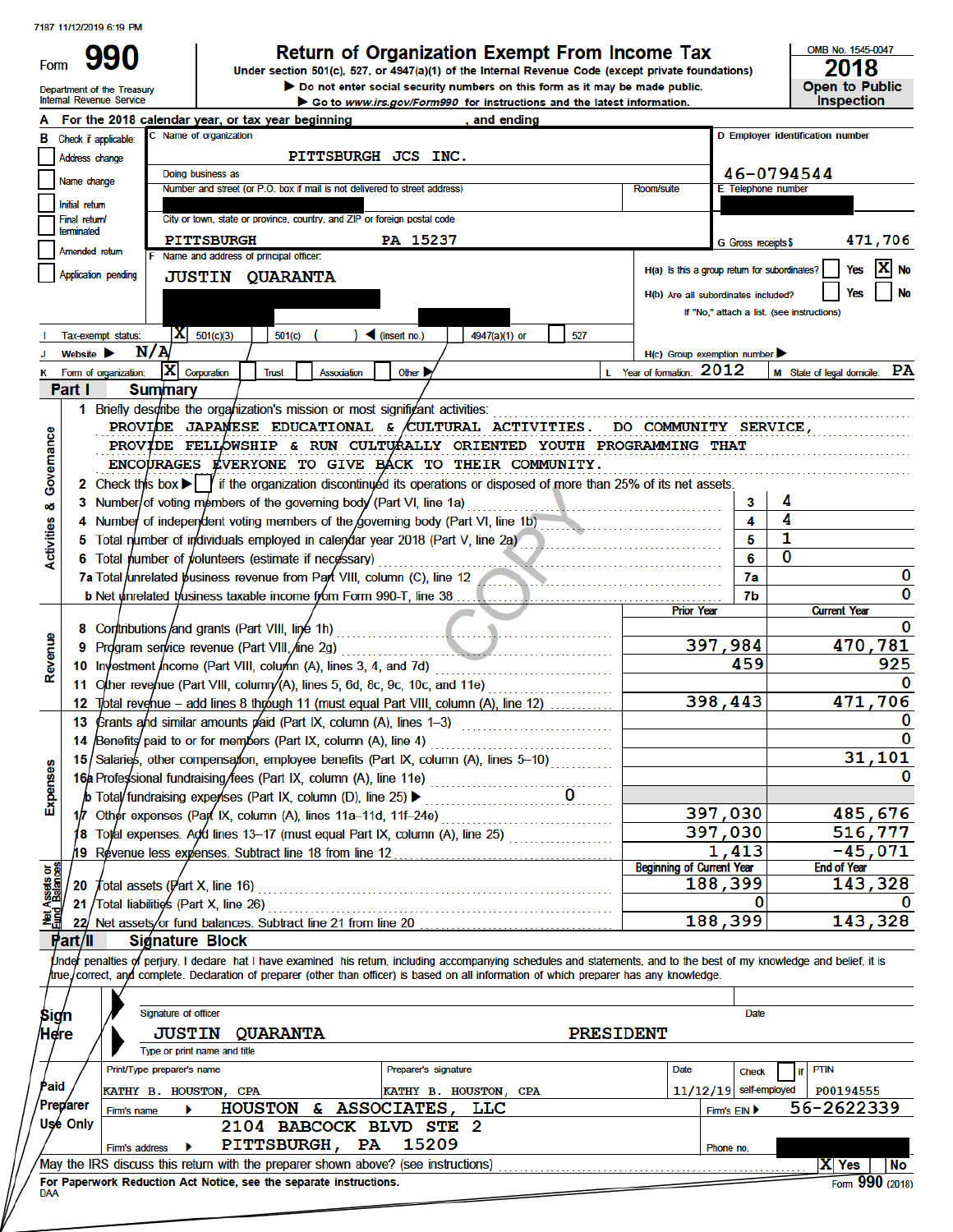|              | Form 990 (2018) $\verb PITTSBURGH JCS INC.$                                                                                                                                                                                                                                                                                                 |                                                     | 46-0794544                                                                   |                                      | Page 2                |
|--------------|---------------------------------------------------------------------------------------------------------------------------------------------------------------------------------------------------------------------------------------------------------------------------------------------------------------------------------------------|-----------------------------------------------------|------------------------------------------------------------------------------|--------------------------------------|-----------------------|
|              | Part III                                                                                                                                                                                                                                                                                                                                    | <b>Statement of Program Service Accomplishments</b> | Check if Schedule O contains a response or note to any line in this Part III |                                      |                       |
| 1.           | Briefly descr be the organization's mission:                                                                                                                                                                                                                                                                                                |                                                     |                                                                              |                                      |                       |
|              | PROVIDE JAPANESE EDUCATIONAL & CULTURAL ACTIVITIES.<br>PROVIDE FELLOWSHIP & RUN CULTURALLY ORIENTED YOUTH PROGRAMMING<br>ENCOURAGES EVERYONE TO GIVE BACK TO THEIR COMMUNITY.                                                                                                                                                               |                                                     |                                                                              | DO COMMUNITY SERVICE,<br><b>THAT</b> |                       |
| $\mathbf{2}$ | Did the organization undertake any significant program services during the year which were not listed on the                                                                                                                                                                                                                                |                                                     |                                                                              |                                      |                       |
|              | prior Form 990 or 990-EZ?                                                                                                                                                                                                                                                                                                                   |                                                     |                                                                              |                                      | Yes $\overline{X}$ No |
|              | If "Yes," describe these new services on Schedule O.                                                                                                                                                                                                                                                                                        |                                                     |                                                                              |                                      |                       |
| 3            | Did the organization cease conducting, or make significant changes in how it conducts, any program                                                                                                                                                                                                                                          |                                                     |                                                                              |                                      |                       |
|              | services?                                                                                                                                                                                                                                                                                                                                   |                                                     |                                                                              |                                      | Yes $\overline{X}$ No |
|              | If "Yes," describe these changes on Schedule O.                                                                                                                                                                                                                                                                                             |                                                     |                                                                              |                                      |                       |
| 4            | Describe the organization's program service accomplishments for each of its three largest program services, as measured by<br>expenses. Section 501(c)(3) and 501(c)(4) organizations are required to report the amount of grants and allocations to others,<br>the total expenses, and revenue, if any, for each program service reported. |                                                     |                                                                              |                                      |                       |
|              | 4a (Code:<br>) (Expenses \$                                                                                                                                                                                                                                                                                                                 |                                                     |                                                                              | ) (Revenue \$470,781)                |                       |
|              | PROVIDE JAPANESE EXPERIENCE & SERVICE                                                                                                                                                                                                                                                                                                       |                                                     |                                                                              |                                      |                       |
|              |                                                                                                                                                                                                                                                                                                                                             |                                                     |                                                                              |                                      |                       |
|              |                                                                                                                                                                                                                                                                                                                                             |                                                     |                                                                              |                                      |                       |
|              |                                                                                                                                                                                                                                                                                                                                             |                                                     |                                                                              |                                      |                       |
|              |                                                                                                                                                                                                                                                                                                                                             |                                                     |                                                                              |                                      |                       |
|              |                                                                                                                                                                                                                                                                                                                                             |                                                     |                                                                              |                                      |                       |
|              |                                                                                                                                                                                                                                                                                                                                             |                                                     |                                                                              |                                      |                       |
|              |                                                                                                                                                                                                                                                                                                                                             |                                                     |                                                                              |                                      |                       |
|              |                                                                                                                                                                                                                                                                                                                                             |                                                     |                                                                              |                                      |                       |
|              |                                                                                                                                                                                                                                                                                                                                             |                                                     |                                                                              |                                      |                       |
|              |                                                                                                                                                                                                                                                                                                                                             |                                                     |                                                                              |                                      |                       |
|              |                                                                                                                                                                                                                                                                                                                                             |                                                     |                                                                              |                                      |                       |
|              | N/A                                                                                                                                                                                                                                                                                                                                         |                                                     |                                                                              |                                      |                       |
|              |                                                                                                                                                                                                                                                                                                                                             |                                                     |                                                                              |                                      |                       |
|              |                                                                                                                                                                                                                                                                                                                                             |                                                     |                                                                              |                                      |                       |
|              |                                                                                                                                                                                                                                                                                                                                             |                                                     |                                                                              |                                      |                       |
|              |                                                                                                                                                                                                                                                                                                                                             |                                                     |                                                                              |                                      |                       |
|              |                                                                                                                                                                                                                                                                                                                                             |                                                     |                                                                              |                                      |                       |
|              |                                                                                                                                                                                                                                                                                                                                             |                                                     |                                                                              |                                      |                       |
|              |                                                                                                                                                                                                                                                                                                                                             |                                                     |                                                                              |                                      |                       |
|              |                                                                                                                                                                                                                                                                                                                                             |                                                     |                                                                              |                                      |                       |
|              |                                                                                                                                                                                                                                                                                                                                             |                                                     |                                                                              |                                      |                       |
|              |                                                                                                                                                                                                                                                                                                                                             |                                                     |                                                                              |                                      |                       |
|              |                                                                                                                                                                                                                                                                                                                                             |                                                     |                                                                              |                                      |                       |
|              | 4c (Code:<br>) (Expenses \$                                                                                                                                                                                                                                                                                                                 | including grants of \$                              |                                                                              | ) (Revenue \$                        |                       |
|              | N/A                                                                                                                                                                                                                                                                                                                                         |                                                     |                                                                              |                                      |                       |
|              |                                                                                                                                                                                                                                                                                                                                             |                                                     |                                                                              |                                      |                       |
|              |                                                                                                                                                                                                                                                                                                                                             |                                                     |                                                                              |                                      |                       |
|              |                                                                                                                                                                                                                                                                                                                                             |                                                     |                                                                              |                                      |                       |
|              |                                                                                                                                                                                                                                                                                                                                             |                                                     |                                                                              |                                      |                       |
|              |                                                                                                                                                                                                                                                                                                                                             |                                                     |                                                                              |                                      |                       |
|              |                                                                                                                                                                                                                                                                                                                                             |                                                     |                                                                              |                                      |                       |
|              |                                                                                                                                                                                                                                                                                                                                             |                                                     |                                                                              |                                      |                       |
|              |                                                                                                                                                                                                                                                                                                                                             |                                                     |                                                                              |                                      |                       |
|              |                                                                                                                                                                                                                                                                                                                                             |                                                     |                                                                              |                                      |                       |
|              |                                                                                                                                                                                                                                                                                                                                             |                                                     |                                                                              |                                      |                       |
|              |                                                                                                                                                                                                                                                                                                                                             |                                                     |                                                                              |                                      |                       |
|              | 4d Other program services (Descr be in Schedule O.)                                                                                                                                                                                                                                                                                         |                                                     |                                                                              |                                      |                       |
|              | (Expenses \$<br>4e Total program service expenses <b>u</b>                                                                                                                                                                                                                                                                                  | including grants of \$<br>460,927                   | (Revenue \$                                                                  |                                      |                       |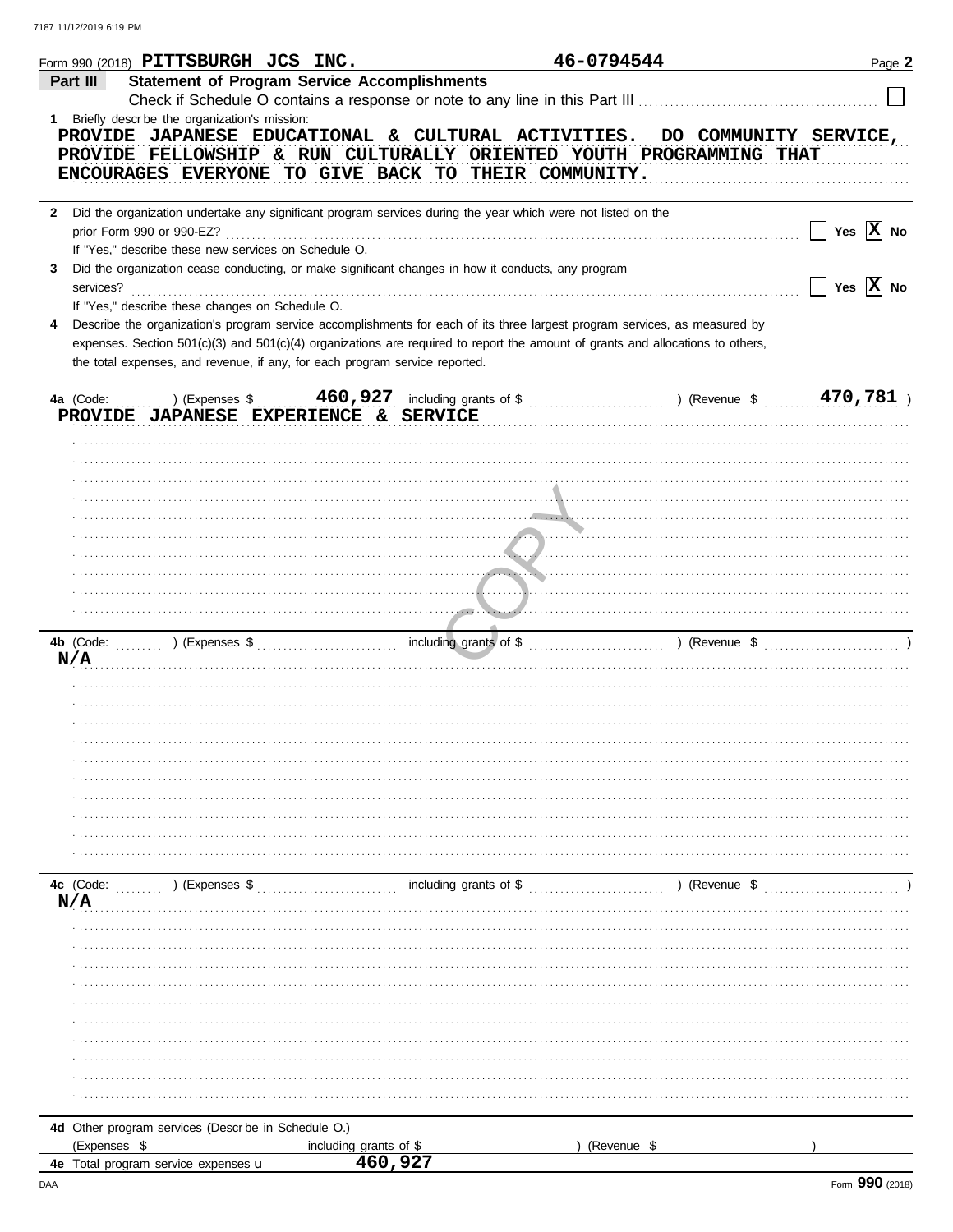| Form 990 (2018) | INC.<br>JCS<br><b>PITTSBURGH</b>       | 0794544<br>46–0' | Page |
|-----------------|----------------------------------------|------------------|------|
| Part IV         | <b>Checklist of Required Schedules</b> |                  |      |
|                 |                                        |                  |      |

|           |                                                                                                                                                                                                                             |                       | Yes         | No               |
|-----------|-----------------------------------------------------------------------------------------------------------------------------------------------------------------------------------------------------------------------------|-----------------------|-------------|------------------|
| 1         | Is the organization described in section $501(c)(3)$ or $4947(a)(1)$ (other than a private foundation)? If "Yes,"                                                                                                           |                       |             |                  |
|           | complete Schedule A                                                                                                                                                                                                         | 1                     | $\mathbf x$ |                  |
| 2         |                                                                                                                                                                                                                             | $\mathbf{2}$          |             | X                |
| 3         | Did the organization engage in direct or indirect political campaign activities on behalf of or in opposition to                                                                                                            |                       |             |                  |
|           | candidates for public office? If "Yes," complete Schedule C, Part I                                                                                                                                                         | 3                     |             | X                |
| 4         | Section 501(c)(3) organizations. Did the organization engage in lobbying activities, or have a section 501(h)                                                                                                               |                       |             |                  |
|           |                                                                                                                                                                                                                             | 4                     |             | x                |
| 5         | Is the organization a section $501(c)(4)$ , $501(c)(5)$ , or $501(c)(6)$ organization that receives membership dues,                                                                                                        |                       |             |                  |
|           | assessments, or similar amounts as defined in Revenue Procedure 98-19? If "Yes," complete Schedule C, Part III                                                                                                              | 5                     |             | X                |
| 6         | Did the organization maintain any donor advised funds or any similar funds or accounts for which donors                                                                                                                     |                       |             |                  |
|           | have the right to provide advice on the distribution or investment of amounts in such funds or accounts? If                                                                                                                 |                       |             | X                |
|           | "Yes," complete Schedule D, Part I                                                                                                                                                                                          | 6                     |             |                  |
| 7         | Did the organization receive or hold a conservation easement, including easements to preserve open space,                                                                                                                   | 7                     |             | x                |
| 8         | the environment, historic land areas, or historic structures? If "Yes," complete Schedule D, Part II<br>Did the organization maintain collections of works of art, historical treasures, or other similar assets? If "Yes," |                       |             |                  |
|           | complete Schedule D, Part III                                                                                                                                                                                               | 8                     |             | X                |
| 9         | Did the organization report an amount in Part X, line 21, for escrow or custodial account liability, serve as a                                                                                                             |                       |             |                  |
|           | custodian for amounts not listed in Part X; or provide credit counseling, debt management, credit repair, or                                                                                                                |                       |             |                  |
|           | debt negotiation services? If "Yes," complete Schedule D, Part IV                                                                                                                                                           | 9                     |             | X                |
| 10        | Did the organization, directly or through a related organization, hold assets in temporarily restricted                                                                                                                     |                       |             |                  |
|           | endowments, permanent endowments, or quasi-endowments? If "Yes," complete Schedule D, Part V                                                                                                                                | 10                    |             | x                |
| 11        | If the organization's answer to any of the following questions is "Yes," then complete Schedule D, Parts VI,                                                                                                                |                       |             |                  |
|           | VII, VIII, IX, or X as applicable.                                                                                                                                                                                          |                       |             |                  |
|           | a Did the organization report an amount for land, buildings, and equipment in Part X, line 10? If "Yes,"                                                                                                                    |                       |             |                  |
|           | complete Schedule D, Part VI                                                                                                                                                                                                | 11a                   |             | x                |
|           | <b>b</b> Did the organization report an amount for investments—other securities in Part X, line 12 that is 5% or more                                                                                                       |                       |             |                  |
|           | of its total assets reported in Part X, line 16? If "Yes," complete Schedule D, Part VII                                                                                                                                    | 11b                   |             | x                |
|           | c Did the organization report an amount for investments—program related in Part X, line 13 that is 5% or more                                                                                                               |                       |             |                  |
|           |                                                                                                                                                                                                                             | 11c                   |             | X                |
|           | d Did the organization report an amount for other assets in Part X, line 15 that is 5% or more of its total assets                                                                                                          |                       |             |                  |
|           | reported in Part X, line 16? If "Yes," complete Schedule D, Part IX                                                                                                                                                         | 11d                   |             | х                |
|           | e Did the organization report an amount for other liabilities in Part X, line 25? If "Yes," complete Schedule D, Part X                                                                                                     | 11e                   |             | $\mathbf x$      |
| f         | Did the organization's separate or consolidated financial statements for the tax year include a footnote that addresses                                                                                                     |                       |             |                  |
|           | the organization's liability for uncertain tax positions under FIN 48 (ASC 740)? If "Yes," complete Schedule D, Part X                                                                                                      | 11f                   |             | x                |
| 12a       | Did the organization obtain separate, independent audited financial statements for the tax year? If "Yes," complete                                                                                                         |                       |             |                  |
|           |                                                                                                                                                                                                                             | 12a                   |             | X                |
| b         | Was the organization included in consolidated, independent audited financial statements for the tax year? If                                                                                                                |                       |             |                  |
|           | "Yes," and if the organization answered "No" to line 12a, then completing Schedule D, Parts XI and XII is optional                                                                                                          | 12 <sub>b</sub><br>13 |             | X<br>$\mathbf x$ |
| 13<br>14a |                                                                                                                                                                                                                             | 14a                   |             | $\mathbf x$      |
| b         | Did the organization have aggregate revenues or expenses of more than \$10,000 from grantmaking,                                                                                                                            |                       |             |                  |
|           | fundraising, business, investment, and program service activities outside the United States, or aggregate                                                                                                                   |                       |             |                  |
|           |                                                                                                                                                                                                                             | 14b                   |             | X                |
| 15        | Did the organization report on Part IX, column (A), line 3, more than \$5,000 of grants or other assistance to or                                                                                                           |                       |             |                  |
|           | for any foreign organization? If "Yes," complete Schedule F, Parts II and IV                                                                                                                                                | 15                    |             | X                |
| 16        | Did the organization report on Part IX, column (A), line 3, more than \$5,000 of aggregate grants or other                                                                                                                  |                       |             |                  |
|           |                                                                                                                                                                                                                             | 16                    |             | X                |
| 17        | Did the organization report a total of more than \$15,000 of expenses for professional fundraising services on                                                                                                              |                       |             |                  |
|           |                                                                                                                                                                                                                             | 17                    |             | X                |
| 18        | Did the organization report more than \$15,000 total of fundraising event gross income and contributions on                                                                                                                 |                       |             |                  |
|           | Part VIII, lines 1c and 8a? If "Yes," complete Schedule G, Part II                                                                                                                                                          | 18                    |             | X                |
| 19        | Did the organization report more than \$15,000 of gross income from gaming activities on Part VIII, line 9a?                                                                                                                |                       |             |                  |
|           |                                                                                                                                                                                                                             | 19                    |             | X                |
| 20a       |                                                                                                                                                                                                                             | <b>20a</b>            |             | X                |
| b         |                                                                                                                                                                                                                             | 20 <sub>b</sub>       |             |                  |
| 21        | Did the organization report more than \$5,000 of grants or other assistance to any domestic organization or                                                                                                                 |                       |             |                  |
|           |                                                                                                                                                                                                                             | 21                    |             | X                |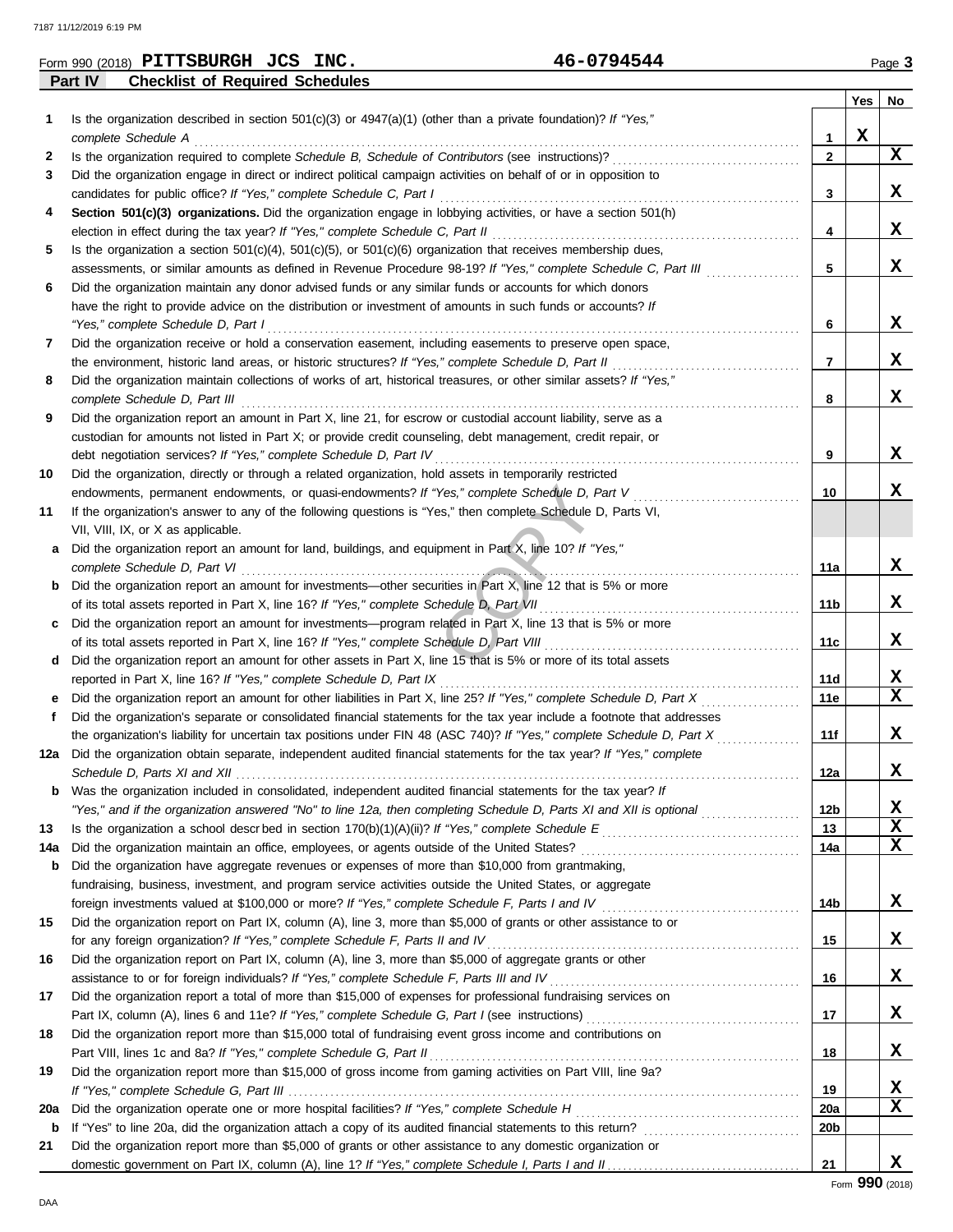|     | 46-0794544<br>Form 990 (2018) PITTSBURGH JCS INC.                                                                                                                                            |                 |     | Page 4      |
|-----|----------------------------------------------------------------------------------------------------------------------------------------------------------------------------------------------|-----------------|-----|-------------|
|     | Part IV<br><b>Checklist of Required Schedules (continued)</b>                                                                                                                                |                 |     |             |
|     |                                                                                                                                                                                              |                 | Yes | No          |
| 22  | Did the organization report more than \$5,000 of grants or other assistance to or for domestic individuals on<br>Part IX, column (A), line 2? If "Yes," complete Schedule I, Parts I and III | 22              |     | X           |
| 23  | Did the organization answer "Yes" to Part VII, Section A, line 3, 4, or 5 about compensation of the                                                                                          |                 |     |             |
|     | organization's current and former officers, directors, trustees, key employees, and highest compensated                                                                                      |                 |     |             |
|     | employees? If "Yes," complete Schedule J                                                                                                                                                     | 23              |     | X           |
|     | 24a Did the organization have a tax-exempt bond issue with an outstanding principal amount of more than                                                                                      |                 |     |             |
|     | \$100,000 as of the last day of the year, that was issued after December 31, 2002? If "Yes," answer lines 24b                                                                                |                 |     |             |
|     | through 24d and complete Schedule K. If "No," go to line 25a                                                                                                                                 | 24a             |     | X           |
| b   | Did the organization invest any proceeds of tax-exempt bonds beyond a temporary period exception?                                                                                            | 24b             |     |             |
| c   | Did the organization maintain an escrow account other than a refunding escrow at any time during the year                                                                                    |                 |     |             |
|     | to defease any tax-exempt bonds?                                                                                                                                                             | 24c             |     |             |
|     | d Did the organization act as an "on behalf of" issuer for bonds outstanding at any time during the year?                                                                                    | 24d             |     |             |
|     | 25a Section 501(c)(3), 501(c)(4), and 501(c)(29) organizations. Did the organization engage in an excess benefit                                                                             |                 |     |             |
|     | transaction with a disqualified person during the year? If "Yes," complete Schedule L, Part I                                                                                                | 25a             |     | X           |
| b   | Is the organization aware that it engaged in an excess benefit transaction with a disqualified person in a prior                                                                             |                 |     |             |
|     | year, and that the transaction has not been reported on any of the organization's prior Forms 990 or 990-EZ?                                                                                 |                 |     |             |
|     | If "Yes," complete Schedule L, Part I                                                                                                                                                        | 25b             |     | X           |
| 26  | Did the organization report any amount on Part X, line 5, 6, or 22 for receivables from or payables to any                                                                                   |                 |     |             |
|     | current or former officers, directors, trustees, key employees, highest compensated employees, or                                                                                            |                 |     |             |
|     | disqualified persons? If "Yes," complete Schedule L, Part II                                                                                                                                 | 26              |     | X           |
| 27  | Did the organization provide a grant or other assistance to an officer, director, trustee, key employee,                                                                                     |                 |     |             |
|     | substantial contributor or employee thereof, a grant selection committee member, or to a 35% controlled                                                                                      |                 |     |             |
|     | entity or family member of any of these persons? If "Yes," complete Schedule L, Part III                                                                                                     | 27              |     | X           |
| 28  | Was the organization a party to a business transaction with one of the following parties (see Schedule L,                                                                                    |                 |     |             |
|     | Part IV instructions for applicable filing thresholds, conditions, and exceptions):                                                                                                          |                 |     |             |
| а   | A current or former officer, director, trustee, or key employee? If "Yes," complete Schedule L, Part IV                                                                                      | 28a             |     | X           |
| b   | A family member of a current or former officer, director, trustee, or key employee? If "Yes," complete                                                                                       |                 |     |             |
|     | Schedule L, Part IV                                                                                                                                                                          | 28b             |     | X           |
| c   | An entity of which a current or former officer, director, trustee, or key employee (or a family member thereof)                                                                              |                 |     |             |
|     | was an officer, director, trustee, or direct or indirect owner? If "Yes," complete Schedule L, Part IV                                                                                       | 28c             |     | X           |
| 29  | Did the organization receive more than \$25,000 in non-cash contributions? If "Yes," complete Schedule M                                                                                     | 29              |     | $\mathbf x$ |
| 30  | Did the organization receive contributions of art, historical treasures, or other similar assets, or qualified                                                                               |                 |     |             |
|     | conservation contributions? If "Yes," complete Schedule M                                                                                                                                    | 30              |     | X           |
| 31  | Did the organization liquidate, terminate, or dissolve and cease operations? If "Yes," complete Schedule N, Part I                                                                           | 31              |     | $\mathbf x$ |
|     | Did the organization sell, exchange, dispose of, or transfer more than 25% of its net assets? If "Yes,"                                                                                      |                 |     |             |
|     | complete Schedule N, Part II                                                                                                                                                                 | 32              |     | X           |
| 33  | Did the organization own 100% of an entity disregarded as separate from the organization under Regulations                                                                                   |                 |     |             |
|     | sections 301.7701-2 and 301.7701-3? If "Yes," complete Schedule R, Part I                                                                                                                    | 33              |     | X           |
| 34  | Was the organization related to any tax-exempt or taxable entity? If "Yes," complete Schedule R, Part II, III,                                                                               |                 |     |             |
|     | or IV, and Part V, line 1                                                                                                                                                                    | 34              |     | X           |
| 35a | Did the organization have a controlled entity within the meaning of section 512(b)(13)?                                                                                                      | 35a             |     | X           |
| b   | If "Yes" to line 35a, did the organization receive any payment from or engage in any transaction with a                                                                                      |                 |     |             |
|     | controlled entity within the meaning of section 512(b)(13)? If "Yes," complete Schedule R, Part V, line 2                                                                                    | 35 <sub>b</sub> |     |             |
| 36  | Section 501(c)(3) organizations. Did the organization make any transfers to an exempt non-charitable                                                                                         |                 |     |             |
|     | related organization? If "Yes," complete Schedule R, Part V, line 2                                                                                                                          | 36              |     | X           |
| 37  | Did the organization conduct more than 5% of its activities through an entity that is not a related organization                                                                             |                 |     |             |
|     | and that is treated as a partnership for federal income tax purposes? If "Yes," complete Schedule R, Part VI                                                                                 | 37              |     | X           |
| 38  | Did the organization complete Schedule O and provide explanations in Schedule O for Part VI, lines 11b and                                                                                   |                 |     |             |
|     | 19? Note. All Form 990 filers are required to complete Schedule O.                                                                                                                           | 38              | X   |             |
|     | Statements Regarding Other IRS Filings and Tax Compliance<br>Part V                                                                                                                          |                 |     |             |
|     | Check if Schedule O contains a response or note to any line in this Part V                                                                                                                   |                 | Yes | No          |
| 1а  | $\boldsymbol{2}$<br>Enter the number reported in Box 3 of Form 1096. Enter -0- if not applicable<br>1a                                                                                       |                 |     |             |
| b   | $\mathbf 0$<br>1 <sub>b</sub><br>Enter the number of Forms W-2G included in line 1a. Enter -0- if not applicable                                                                             |                 |     |             |
| c   | Did the organization comply with backup withholding rules for reportable payments to vendors and                                                                                             |                 |     |             |
|     |                                                                                                                                                                                              | 1с              |     | X           |
|     |                                                                                                                                                                                              |                 |     |             |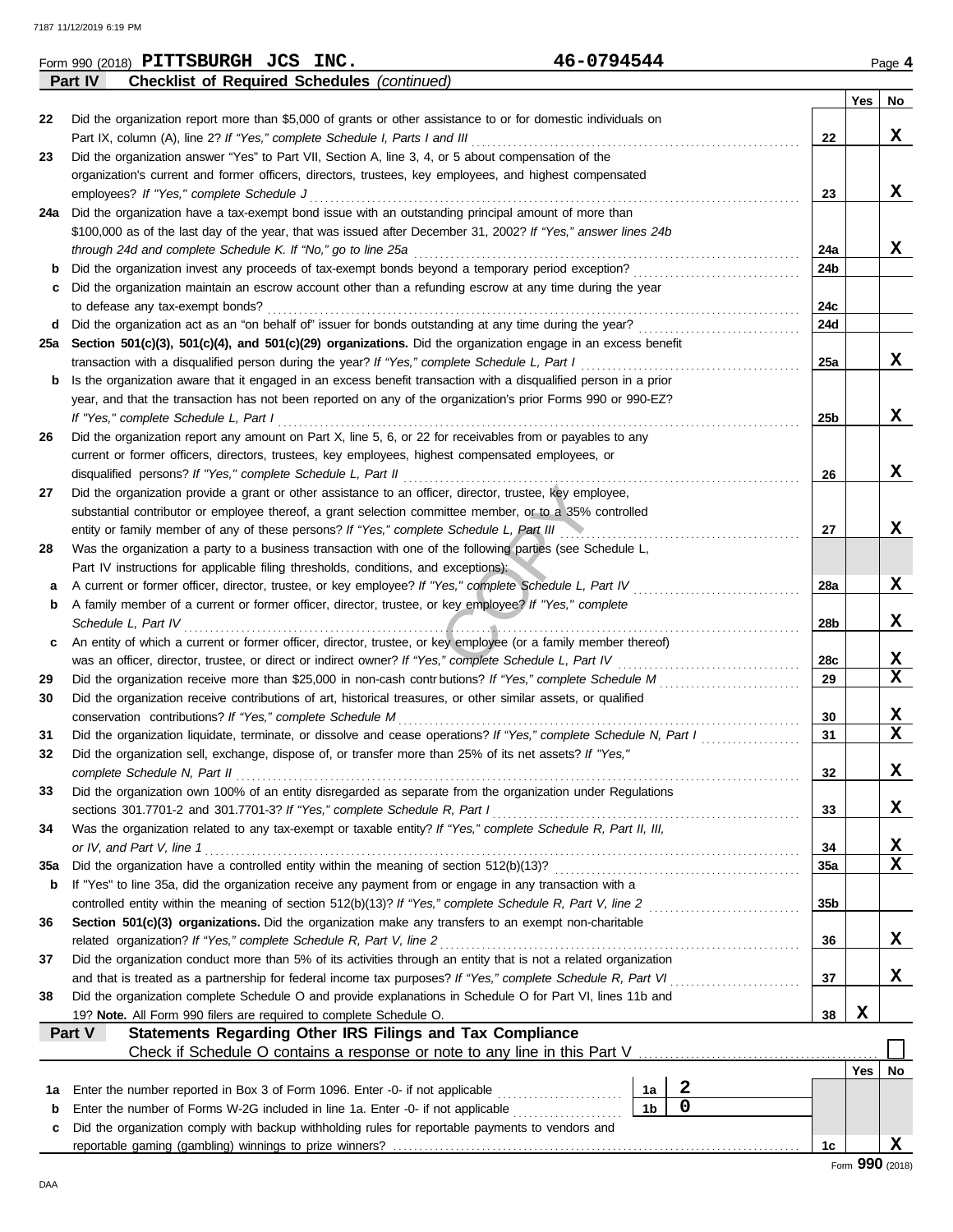|     | 46-0794544<br>Form 990 (2018) $PITTSBURGH$ $JCS$ $INC.$                                                                                                                                            |                 |   |                |   | Page 5 |
|-----|----------------------------------------------------------------------------------------------------------------------------------------------------------------------------------------------------|-----------------|---|----------------|---|--------|
|     | Statements Regarding Other IRS Filings and Tax Compliance (continued)<br>Part V                                                                                                                    |                 |   |                |   |        |
|     |                                                                                                                                                                                                    |                 |   |                |   | Yes No |
|     | 2a Enter the number of employees reported on Form W-3, Transmittal of Wage and Tax                                                                                                                 |                 |   |                |   |        |
|     | Statements, filed for the calendar year ending with or within the year covered by this return                                                                                                      | 2a              | 1 |                |   |        |
| b   | If at least one is reported on line 2a, did the organization file all required federal employment tax returns?                                                                                     |                 |   | 2b             | X |        |
|     | Note. If the sum of lines 1a and 2a is greater than 250, you may be required to e-file (see instructions)                                                                                          |                 |   |                |   |        |
| За  | Did the organization have unrelated business gross income of \$1,000 or more during the year?                                                                                                      |                 |   | За             |   | X      |
| b   | If "Yes," has it filed a Form 990-T for this year? If "No" to line 3b, provide an explanation in Schedule O                                                                                        |                 |   | 3b             |   |        |
| 4a  | At any time during the calendar year, did the organization have an interest in, or a signature or other authority over,                                                                            |                 |   |                |   |        |
|     | a financial account in a foreign country (such as a bank account, securities account, or other financial account)?                                                                                 |                 |   | 4a             |   | x      |
| b   | If "Yes," enter the name of the foreign country: u                                                                                                                                                 |                 |   |                |   |        |
|     | See instructions for filing requirements for FinCEN Form 114, Report of Foreign Bank and Financial Accounts (FBAR).                                                                                |                 |   |                |   |        |
| 5a  | Was the organization a party to a proh bited tax shelter transaction at any time during the tax year?                                                                                              |                 |   | 5a             |   | X      |
| b   | Did any taxable party notify the organization that it was or is a party to a prohibited tax shelter transaction?                                                                                   |                 |   | 5 <sub>b</sub> |   | x      |
| с   | If "Yes" to line 5a or 5b, did the organization file Form 8886-T?                                                                                                                                  |                 |   | 5c             |   |        |
| 6а  | Does the organization have annual gross receipts that are normally greater than \$100,000, and did the                                                                                             |                 |   |                |   |        |
|     | organization solicit any contr butions that were not tax deductible as charitable contr butions?                                                                                                   |                 |   | 6a             |   | x      |
| b   | If "Yes," did the organization include with every solicitation an express statement that such contributions or                                                                                     |                 |   |                |   |        |
|     | gifts were not tax deductible?                                                                                                                                                                     |                 |   | 6b             |   |        |
| 7   | Organizations that may receive deductible contributions under section 170(c).                                                                                                                      |                 |   |                |   |        |
| а   | Did the organization receive a payment in excess of \$75 made partly as a contr bution and partly for goods                                                                                        |                 |   |                |   |        |
|     | and services provided to the payor?                                                                                                                                                                |                 |   | 7a             |   | X      |
| b   | If "Yes," did the organization notify the donor of the value of the goods or services provided?<br>If "Yes," did the organization notify the donor of the value of the goods or services provided? |                 |   | 7b             |   |        |
| c   | Did the organization sell, exchange, or otherwise dispose of tangible personal property for which it was                                                                                           |                 |   |                |   |        |
|     |                                                                                                                                                                                                    |                 |   | 7c             |   | X      |
| d   | If "Yes," indicate the number of Forms 8282 filed during the year                                                                                                                                  | 7d              |   |                |   |        |
| е   | Did the organization receive any funds, directly or indirectly, to pay premiums on a personal benefit contract?                                                                                    |                 |   | 7e             |   | X<br>X |
| f   | Did the organization, during the year, pay premiums, directly or indirectly, on a personal benefit contract?                                                                                       |                 |   | 7f             |   | X      |
| g   | If the organization received a contribution of qualified intellectual property, did the organization file Form 8899 as required?                                                                   |                 |   | 7g             |   | x      |
| h   | If the organization received a contribution of cars, boats, airplanes, or other vehicles, did the organization file a Form 1098-C?                                                                 |                 |   | 7h             |   |        |
| 8   | Sponsoring organizations maintaining donor advised funds. Did a donor advised fund maintained by the                                                                                               |                 |   | 8              |   |        |
| 9   | Sponsoring organizations maintaining donor advised funds.                                                                                                                                          |                 |   |                |   |        |
| а   | Did the sponsoring organization make any taxable distrbutions under section 4966?                                                                                                                  |                 |   | 9a             |   |        |
| b   |                                                                                                                                                                                                    |                 |   | 9b             |   |        |
| 10  | Section 501(c)(7) organizations. Enter:                                                                                                                                                            |                 |   |                |   |        |
|     | Initiation fees and capital contributions included on Part VIII, line 12 [11] [11] [12] [11] [12] [11] [12] [1                                                                                     | 10a             |   |                |   |        |
| b   | Gross receipts, included on Form 990, Part VIII, line 12, for public use of club facilities                                                                                                        | 10 <sub>b</sub> |   |                |   |        |
| 11  | Section 501(c)(12) organizations. Enter:                                                                                                                                                           |                 |   |                |   |        |
| а   | Gross income from members or shareholders                                                                                                                                                          | 11a             |   |                |   |        |
| b   | Gross income from other sources (Do not net amounts due or paid to other sources                                                                                                                   |                 |   |                |   |        |
|     | against amounts due or received from them.)                                                                                                                                                        | 11 <sub>b</sub> |   |                |   |        |
| 12a | Section 4947(a)(1) non-exempt charitable trusts. Is the organization filing Form 990 in lieu of Form 1041?                                                                                         |                 |   | 12a            |   |        |
| b   | If "Yes," enter the amount of tax-exempt interest received or accrued during the year                                                                                                              | 12b             |   |                |   |        |
| 13  | Section 501(c)(29) qualified nonprofit health insurance issuers.                                                                                                                                   |                 |   |                |   |        |
| a   | Is the organization licensed to issue qualified health plans in more than one state?                                                                                                               |                 |   | 13а            |   |        |
|     | Note. See the instructions for additional information the organization must report on Schedule O.                                                                                                  |                 |   |                |   |        |
| b   | Enter the amount of reserves the organization is required to maintain by the states in which                                                                                                       |                 |   |                |   |        |
|     |                                                                                                                                                                                                    | 13b             |   |                |   |        |
| c   | Enter the amount of reserves on hand                                                                                                                                                               | 13 <sub>c</sub> |   |                |   |        |
| 14a | Did the organization receive any payments for indoor tanning services during the tax year?                                                                                                         |                 |   | 14a            |   | x      |
| b   |                                                                                                                                                                                                    |                 |   | 14b            |   |        |
| 15  | Is the organization subject to the section 4960 tax on payment(s) of more than \$1,000,000 in remuneration or                                                                                      |                 |   |                |   |        |
|     | excess parachute payment(s) during the year?                                                                                                                                                       |                 |   | 15             |   | X      |
|     | If "Yes," see instructions and file Form 4720, Schedule N.                                                                                                                                         |                 |   |                |   |        |
| 16  | Is the organization an educational institution subject to the section 4968 excise tax on net investment income?                                                                                    |                 |   | 16             |   | X      |
|     | If "Yes," complete Form 4720, Schedule O.                                                                                                                                                          |                 |   |                |   |        |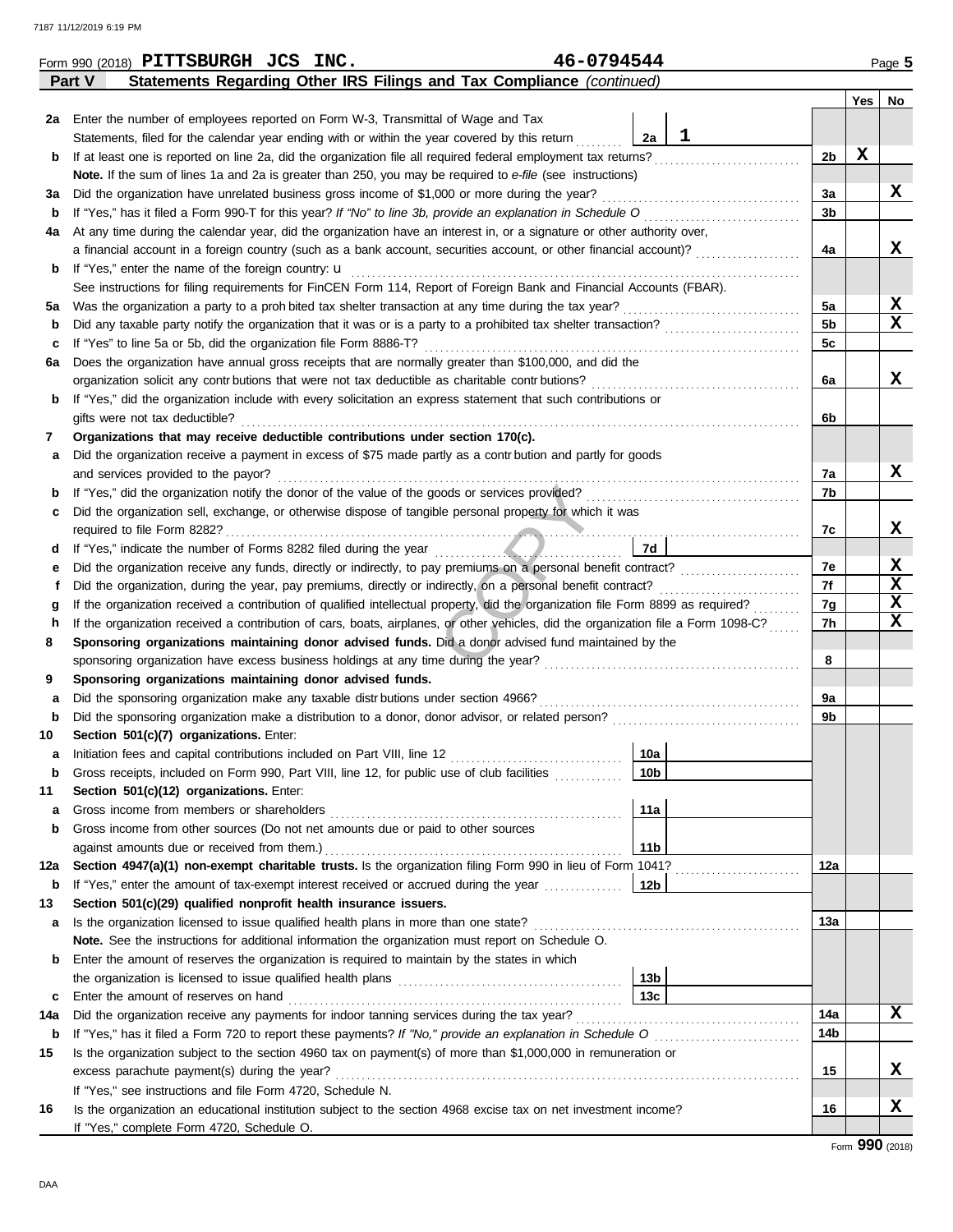|          | 46-0794544<br>Form 990 (2018) PITTSBURGH JCS INC.                                                                                                                                                                              |    |   |                 |     | Page 6 |
|----------|--------------------------------------------------------------------------------------------------------------------------------------------------------------------------------------------------------------------------------|----|---|-----------------|-----|--------|
|          | <b>Part VI</b><br>Governance, Management, and Disclosure For each "Yes" response to lines 2 through 7b below, and for a "No"                                                                                                   |    |   |                 |     |        |
|          | response to line 8a, 8b, or 10b below, describe the circumstances, processes, or changes in Schedule O. See instructions.                                                                                                      |    |   |                 |     |        |
|          |                                                                                                                                                                                                                                |    |   |                 |     | x      |
|          | Section A. Governing Body and Management                                                                                                                                                                                       |    |   |                 |     |        |
|          |                                                                                                                                                                                                                                |    |   |                 | Yes | No     |
| 1a       | Enter the number of voting members of the governing body at the end of the tax year                                                                                                                                            | 1a | 4 |                 |     |        |
|          | If there are material differences in voting rights among members of the governing body, or                                                                                                                                     |    |   |                 |     |        |
|          | if the governing body delegated broad authority to an executive committee or similar                                                                                                                                           |    |   |                 |     |        |
|          | committee, explain in Schedule O.                                                                                                                                                                                              |    |   |                 |     |        |
| b        | Enter the number of voting members included in line 1a, above, who are independent                                                                                                                                             | 1b | 4 |                 |     |        |
| 2        | Did any officer, director, trustee, or key employee have a family relationship or a business relationship with                                                                                                                 |    |   |                 |     |        |
|          | any other officer, director, trustee, or key employee?                                                                                                                                                                         |    |   | 2               |     | x      |
| 3        | Did the organization delegate control over management duties customarily performed by or under the direct                                                                                                                      |    |   |                 |     |        |
|          | supervision of officers, directors, or trustees, or key employees to a management company or other person?                                                                                                                     |    |   | 3               |     | x      |
| 4        | Did the organization make any significant changes to its governing documents since the prior Form 990 was filed?                                                                                                               |    |   | 4               |     | x      |
| 5        | Did the organization become aware during the year of a significant diversion of the organization's assets?                                                                                                                     |    |   | 5               |     | х      |
| 6        | Did the organization have members or stockholders?                                                                                                                                                                             |    |   | 6               |     | x      |
| 7a       | Did the organization have members, stockholders, or other persons who had the power to elect or appoint                                                                                                                        |    |   |                 |     |        |
|          | one or more members of the governing body?                                                                                                                                                                                     |    |   | 7a              |     | x      |
| b        | Are any governance decisions of the organization reserved to (or subject to approval by) members,                                                                                                                              |    |   |                 |     |        |
|          | stockholders, or persons other than the governing body?                                                                                                                                                                        |    |   | 7b              |     | x      |
| 8        | Did the organization contemporaneously document the meetings held or written actions undertaken during the year by the following:                                                                                              |    |   |                 |     |        |
| a        | The governing body?                                                                                                                                                                                                            |    |   | 8a              | X   |        |
| b        | Each committee with authority to act on behalf of the governing body?                                                                                                                                                          |    |   | 8b              | x   |        |
| 9        | Is there any officer, director, trustee, or key employee listed in Part VII, Section A, who cannot be reached at                                                                                                               |    |   |                 |     |        |
|          | the organization's mailing address? If "Yes," provide the names and addresses in Schedule O                                                                                                                                    |    |   | 9               |     | x      |
|          | Section B. Policies (This Section B requests information about policies not required by the Internal Revenue Code.)                                                                                                            |    |   |                 |     |        |
|          |                                                                                                                                                                                                                                |    |   |                 | Yes | No     |
|          | 10a Did the organization have local chapters, branches, or affiliates?                                                                                                                                                         |    |   | 10a             |     | x      |
|          | b If "Yes," did the organization have written policies and procedures governing the activities of such chapters,                                                                                                               |    |   |                 |     |        |
|          | affiliates, and branches to ensure their operations are consistent with the organization's exempt purposes?                                                                                                                    |    |   | 10b             |     | х      |
|          | 11a Has the organization provided a complete copy of this Form 990 to all members of its governing body before filing the form?                                                                                                |    |   | 11a             |     |        |
| b        | Describe in Schedule O the process, if any, used by the organization to review this Form 990.                                                                                                                                  |    |   | 12a             | X   |        |
| 12a<br>b | Did the organization have a written conflict of interest policy? If "No," go to line 13<br>Were officers, directors, or trustees, and key employees required to disclose annually interests that could give rise to conflicts? |    |   | 12 <sub>b</sub> | X   |        |
|          | Did the organization regularly and consistently monitor and enforce compliance with the policy? If "Yes,"                                                                                                                      |    |   |                 |     |        |
| с        | describe in Schedule O how this was done                                                                                                                                                                                       |    |   |                 |     | x      |
| 13       | Did the organization have a written whistleblower policy?                                                                                                                                                                      |    |   | 12c<br>13       |     | x      |
| 14       | Did the organization have a written document retention and destruction policy?                                                                                                                                                 |    |   | 14              |     | х      |
| 15       | Did the process for determining compensation of the following persons include a review and approval by                                                                                                                         |    |   |                 |     |        |
|          | independent persons, comparability data, and contemporaneous substantiation of the del beration and decision?                                                                                                                  |    |   |                 |     |        |
| а        | The organization's CEO, Executive Director, or top management official                                                                                                                                                         |    |   | 15a             |     | x      |
| b        | Other officers or key employees of the organization                                                                                                                                                                            |    |   | 15b             |     | x      |
|          | If "Yes" to line 15a or 15b, describe the process in Schedule O (see instructions).                                                                                                                                            |    |   |                 |     |        |
| 16a      | Did the organization invest in, contribute assets to, or participate in a joint venture or similar arrangement                                                                                                                 |    |   |                 |     |        |
|          | with a taxable entity during the year?                                                                                                                                                                                         |    |   | 16a             |     | x      |
|          | <b>b</b> If "Yes," did the organization follow a written policy or procedure requiring the organization to evaluate its                                                                                                        |    |   |                 |     |        |
|          | participation in joint venture arrangements under applicable federal tax law, and take steps to safeguard the                                                                                                                  |    |   |                 |     |        |
|          |                                                                                                                                                                                                                                |    |   | 16b             |     |        |
|          | <b>Section C. Disclosure</b>                                                                                                                                                                                                   |    |   |                 |     |        |
| 17       | List the states with which a copy of this Form 990 is required to be filed $\triangleright$ NONE                                                                                                                               |    |   |                 |     |        |
| 18       | Section 6104 requires an organization to make its Forms 1023 (1024 or 1024-A if applicable), 990, and 990-T (Section 501(c)                                                                                                    |    |   |                 |     |        |
|          | (3) sonly) available for public inspection. Indicate how you made these available. Check all that apply.                                                                                                                       |    |   |                 |     |        |
|          | Another's website $ X $ Upon request<br>Other (explain in Schedule O)<br>Own website                                                                                                                                           |    |   |                 |     |        |
| 19       | Describe in Schedule O whether (and if so, how) the organization made its governing documents, conflict of interest policy, and                                                                                                |    |   |                 |     |        |
|          | financial statements available to the public during the tax year.                                                                                                                                                              |    |   |                 |     |        |
| 20       | State the name, address, and telephone number of the person who possesses the organization's books and records                                                                                                                 |    |   |                 |     |        |
|          | PETER GAUDION                                                                                                                                                                                                                  |    |   |                 |     |        |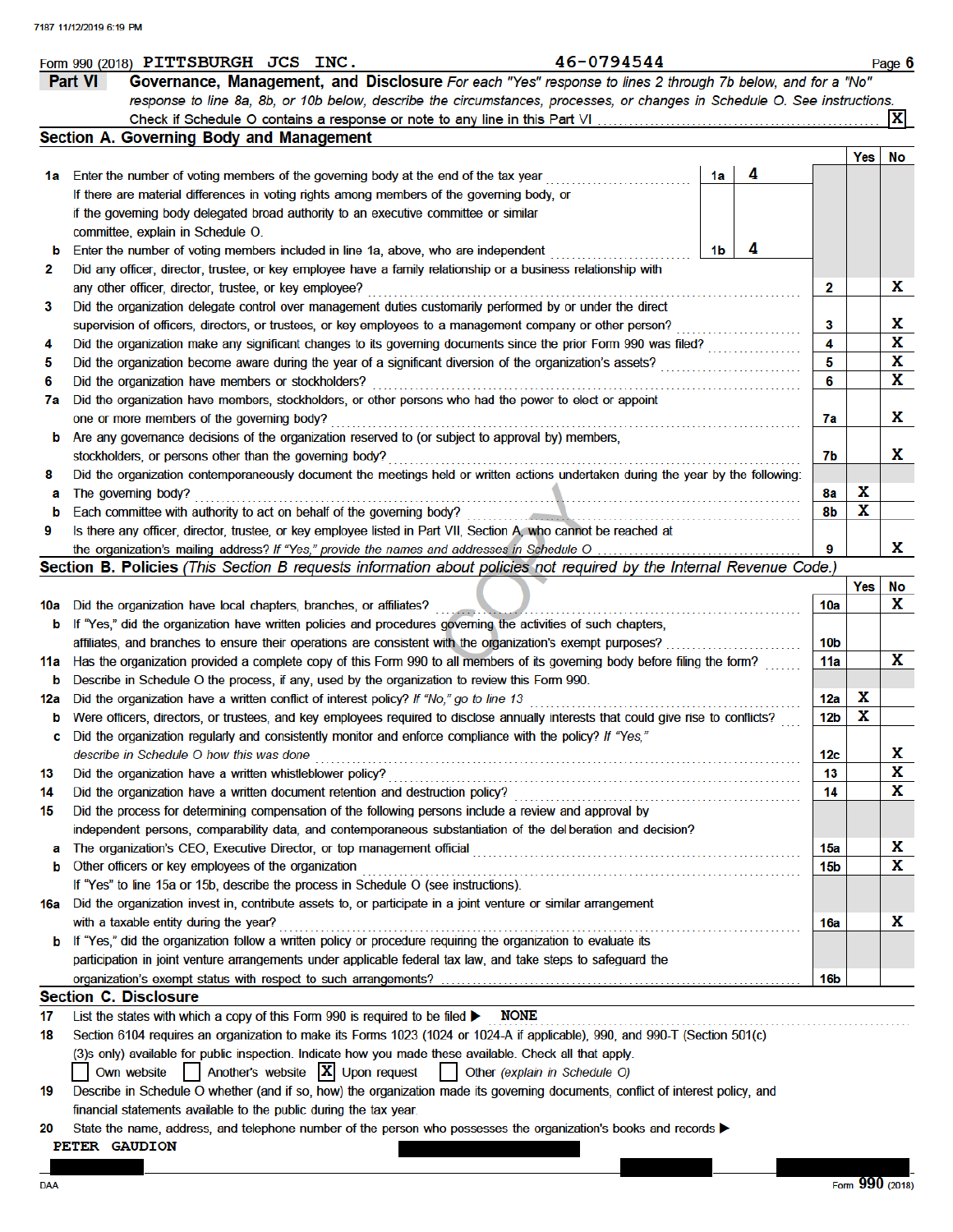|                          | Form 990 (2018) PITTSBURGH JCS INC.                                                       | 46-0794544                                                                                                                                                                                                                                                | Page 7 |
|--------------------------|-------------------------------------------------------------------------------------------|-----------------------------------------------------------------------------------------------------------------------------------------------------------------------------------------------------------------------------------------------------------|--------|
| Part VII                 |                                                                                           | Compensation of Officers, Directors, Trustees, Key Employees, Highest Compensated Employees, and                                                                                                                                                          |        |
|                          | <b>Independent Contractors</b>                                                            |                                                                                                                                                                                                                                                           |        |
|                          |                                                                                           |                                                                                                                                                                                                                                                           |        |
| Section A.               | Officers, Directors, Trustees, Key Employees, and Highest Compensated Employees           |                                                                                                                                                                                                                                                           |        |
| organization's tax year. |                                                                                           | 1a Complete this table for all persons required to be listed. Report compensation for the calendar year ending with or within the                                                                                                                         |        |
|                          | compensation. Enter -0- in columns $(D)$ , $(E)$ , and $(F)$ if no compensation was paid. | • List all of the organization's <b>current</b> officers, directors, trustees (whether individuals or organizations), regardless of amount of                                                                                                             |        |
|                          |                                                                                           | • List all of the organization's current key employees, if any. See instructions for definition of "key employee."                                                                                                                                        |        |
|                          | organization and any related organizations.                                               | List the organization's five current highest compensated employees (other than an officer, director, trustee, or key employee)<br>who received reportable compensation (Box 5 of Form W-2 and/or Box 7 of Form 1099-MISC) of more than \$100,000 from the |        |
|                          |                                                                                           |                                                                                                                                                                                                                                                           |        |

■ List all of the organization's **former** officers, key employees, and highest compensated employees who received more than<br> **•** 00,000 of reportable compensation from the ergonization and any related ergonizations \$100,000 of reportable compensation from the organization and any related organizations.

List all of the organization's **former directors or trustees** that received, in the capacity as a former director or trustee of the • List all of the organization's **former directors or trustees** that received, in the capacity as a former director organization, more than \$10,000 of reportable compensation from the organization and any related organizat List persons in the following order: individual trustees or directors; institutional trustees; officers; key employees; highest compensated employees; and former such persons.

Check this box if neither the organization nor any related organization compensated any current officer, director, or trustee.

| (A)<br>Name and Title                 | (B)<br>Average<br>hours per<br>week<br>(list any               |                                   |                       | Position       | (C)          | (do not check more than one<br>box, unless person is both an<br>officer and a director/trustee) |  | (D)<br>Reportable<br>compensation<br>from<br>the | (E)<br>Reportable<br>compensation from<br>related<br>organizations | (F)<br>Estimated<br>amount of<br>other<br>compensation   |
|---------------------------------------|----------------------------------------------------------------|-----------------------------------|-----------------------|----------------|--------------|-------------------------------------------------------------------------------------------------|--|--------------------------------------------------|--------------------------------------------------------------------|----------------------------------------------------------|
|                                       | hours for<br>related<br>organizations<br>below dotted<br>line) | Individual trustee<br>or director | Institutional trustee | <b>Officer</b> | Key employee | Former<br>Highest compensated<br>employee                                                       |  | organization<br>(W-2/1099-MISC)                  | (W-2/1099-MISC)                                                    | from the<br>organization<br>and related<br>organizations |
| (1) PETER GAUDION<br>CEO              | 40.00<br>0.00                                                  | $\mathbf x$                       |                       | $\mathbf x$    |              |                                                                                                 |  | 30,000                                           | 0                                                                  | $\pmb{0}$                                                |
| (2) JUSTIN QUARANTA                   | 10.00                                                          |                                   |                       |                |              |                                                                                                 |  |                                                  |                                                                    |                                                          |
| PRESIDENT<br>(3) JACK VARNEY          | 0.00<br>5.00                                                   | $\mathbf x$                       |                       | $\mathbf x$    |              |                                                                                                 |  | 0                                                | 0                                                                  | $\pmb{0}$                                                |
| MARKETING DIRECTOR<br>(4) ELISE ANTEL | 0.00<br>5.00                                                   | $\mathbf x$                       |                       | $\mathbf x$    |              |                                                                                                 |  | 0                                                | 0                                                                  | 0                                                        |
| <b>TREASURER</b><br>(5)               | 0.00                                                           | $\mathbf x$                       |                       | $\mathbf x$    |              |                                                                                                 |  | 0                                                | 0                                                                  | $\mathbf 0$                                              |
| (6)                                   |                                                                |                                   |                       |                |              |                                                                                                 |  |                                                  |                                                                    |                                                          |
|                                       |                                                                |                                   |                       |                |              |                                                                                                 |  |                                                  |                                                                    |                                                          |
| (7)                                   |                                                                |                                   |                       |                |              |                                                                                                 |  |                                                  |                                                                    |                                                          |
| (8)                                   |                                                                |                                   |                       |                |              |                                                                                                 |  |                                                  |                                                                    |                                                          |
| (9)                                   |                                                                |                                   |                       |                |              |                                                                                                 |  |                                                  |                                                                    |                                                          |
| (10)                                  |                                                                |                                   |                       |                |              |                                                                                                 |  |                                                  |                                                                    |                                                          |
| (11)                                  |                                                                |                                   |                       |                |              |                                                                                                 |  |                                                  |                                                                    |                                                          |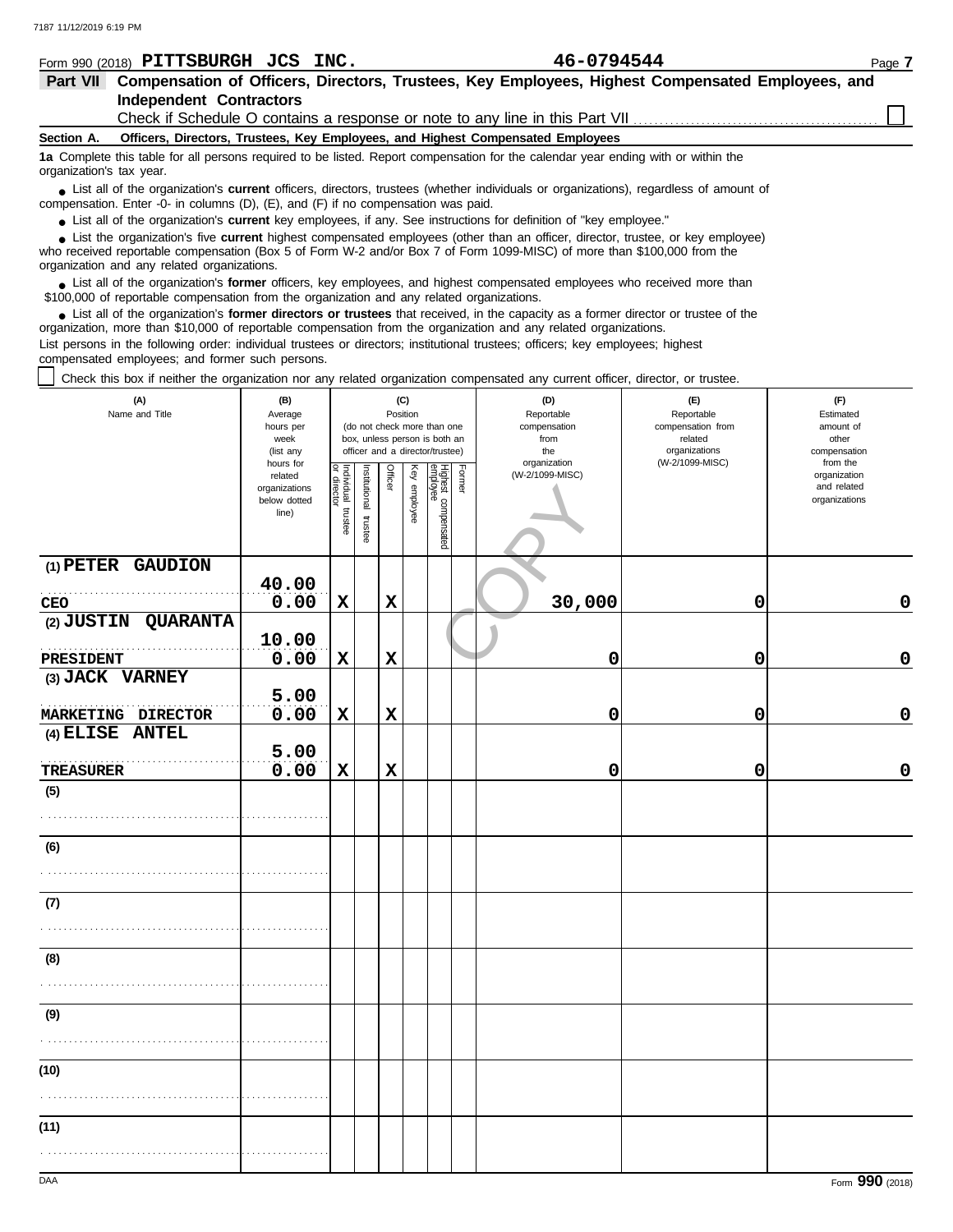| Part VII              | Form 990 (2018) PITTSBURGH JCS INC.                                                                                                                                   |                                                                |                                   |                       |          |              |                                                                                                 |              | 46-0794544<br>Section A. Officers, Directors, Trustees, Key Employees, and Highest Compensated Employees (continued) |                                                                                                                                  |                                                                    |                     | Page 8  |
|-----------------------|-----------------------------------------------------------------------------------------------------------------------------------------------------------------------|----------------------------------------------------------------|-----------------------------------|-----------------------|----------|--------------|-------------------------------------------------------------------------------------------------|--------------|----------------------------------------------------------------------------------------------------------------------|----------------------------------------------------------------------------------------------------------------------------------|--------------------------------------------------------------------|---------------------|---------|
| (A)<br>Name and title |                                                                                                                                                                       | (B)<br>Average<br>hours per<br>week<br>(list any               |                                   |                       | Position | (C)          | (do not check more than one<br>box, unless person is both an<br>officer and a director/trustee) |              | (D)<br>Reportable<br>compensation<br>from<br>the                                                                     | (E)<br>Reportable<br>compensation from<br>related<br>organizations<br>(W-2/1099-MISC)                                            | (F)<br>Estimated<br>amount of<br>other<br>compensation<br>from the |                     |         |
|                       |                                                                                                                                                                       | hours for<br>related<br>organizations<br>below dotted<br>line) | Individual trustee<br>or director | Institutional trustee | Officer  | Key employee | Highest compensated<br>employee                                                                 | Former       | organization<br>(W-2/1099-MISC)                                                                                      |                                                                                                                                  | organization<br>and related<br>organizations                       |                     |         |
|                       |                                                                                                                                                                       |                                                                |                                   |                       |          |              |                                                                                                 |              |                                                                                                                      |                                                                                                                                  |                                                                    |                     |         |
|                       |                                                                                                                                                                       |                                                                |                                   |                       |          |              |                                                                                                 |              |                                                                                                                      |                                                                                                                                  |                                                                    |                     |         |
|                       |                                                                                                                                                                       |                                                                |                                   |                       |          |              |                                                                                                 |              |                                                                                                                      |                                                                                                                                  |                                                                    |                     |         |
|                       |                                                                                                                                                                       |                                                                |                                   |                       |          |              |                                                                                                 |              |                                                                                                                      |                                                                                                                                  |                                                                    |                     |         |
|                       |                                                                                                                                                                       |                                                                |                                   |                       |          |              |                                                                                                 |              |                                                                                                                      |                                                                                                                                  |                                                                    |                     |         |
|                       |                                                                                                                                                                       |                                                                |                                   |                       |          |              |                                                                                                 |              |                                                                                                                      |                                                                                                                                  |                                                                    |                     |         |
|                       |                                                                                                                                                                       |                                                                |                                   |                       |          |              |                                                                                                 |              |                                                                                                                      |                                                                                                                                  |                                                                    |                     |         |
|                       |                                                                                                                                                                       |                                                                |                                   |                       |          |              |                                                                                                 |              |                                                                                                                      |                                                                                                                                  |                                                                    |                     |         |
| 1b Sub-total          |                                                                                                                                                                       |                                                                |                                   |                       |          |              |                                                                                                 | u            | 30,000                                                                                                               |                                                                                                                                  |                                                                    |                     |         |
|                       | Total from continuation sheets to Part VII, Section A                                                                                                                 |                                                                |                                   |                       |          |              |                                                                                                 | u            | 30,000                                                                                                               |                                                                                                                                  |                                                                    |                     |         |
| d<br>2                |                                                                                                                                                                       |                                                                |                                   |                       |          |              |                                                                                                 | $\mathbf{u}$ | Total number of individuals (including but not limited to those listed above) who received more than \$100,000 of    |                                                                                                                                  |                                                                    |                     |         |
|                       | reportable compensation from the organization $\bf{u}$ 0                                                                                                              |                                                                |                                   |                       |          |              |                                                                                                 |              |                                                                                                                      |                                                                                                                                  |                                                                    | Yes                 | No      |
| 3                     |                                                                                                                                                                       |                                                                |                                   |                       |          |              |                                                                                                 |              | Did the organization list any former officer, director, or trustee, key employee, or highest compensated             |                                                                                                                                  |                                                                    |                     |         |
| 4                     |                                                                                                                                                                       |                                                                |                                   |                       |          |              |                                                                                                 |              | For any individual listed on line 1a, is the sum of reportable compensation and other compensation from the          |                                                                                                                                  | 3                                                                  |                     | X       |
|                       |                                                                                                                                                                       |                                                                |                                   |                       |          |              |                                                                                                 |              | organization and related organizations greater than \$150,000? If "Yes," complete Schedule J for such                |                                                                                                                                  |                                                                    |                     |         |
| 5                     | individual                                                                                                                                                            |                                                                |                                   |                       |          |              |                                                                                                 |              | Did any person listed on line 1a receive or accrue compensation from any unrelated organization or individual        |                                                                                                                                  | 4                                                                  |                     | x       |
|                       |                                                                                                                                                                       |                                                                |                                   |                       |          |              |                                                                                                 |              |                                                                                                                      |                                                                                                                                  | 5                                                                  |                     | X       |
|                       | Section B. Independent Contractors                                                                                                                                    |                                                                |                                   |                       |          |              |                                                                                                 |              |                                                                                                                      |                                                                                                                                  |                                                                    |                     |         |
| 1                     |                                                                                                                                                                       |                                                                |                                   |                       |          |              |                                                                                                 |              | Complete this table for your five highest compensated independent contractors that received more than \$100,000 of   | compensation from the organization. Report compensation for the calendar year ending with or within the organization's tax year. |                                                                    |                     |         |
|                       |                                                                                                                                                                       | (A)<br>Name and business address                               |                                   |                       |          |              |                                                                                                 |              |                                                                                                                      | (B)<br>Description of services                                                                                                   |                                                                    | (C)<br>Compensation |         |
| ASM GLOBAL            |                                                                                                                                                                       |                                                                |                                   |                       |          |              |                                                                                                 |              | 800 WEST OLYMPIC BLVD                                                                                                |                                                                                                                                  |                                                                    |                     |         |
| <b>HEARCORP</b>       | LOS ANGELOS                                                                                                                                                           |                                                                | CA 90015                          |                       |          |              |                                                                                                 |              | <b>EVENT</b><br><b>MANAGEMEN</b><br>25 CARRICK AVE                                                                   |                                                                                                                                  |                                                                    |                     | 128,201 |
| <b>PITTSBURGH</b>     |                                                                                                                                                                       |                                                                | PA 15210                          |                       |          |              |                                                                                                 |              | TECH SERVICE                                                                                                         |                                                                                                                                  |                                                                    |                     | 104,704 |
|                       |                                                                                                                                                                       |                                                                |                                   |                       |          |              |                                                                                                 |              |                                                                                                                      |                                                                                                                                  |                                                                    |                     |         |
|                       |                                                                                                                                                                       |                                                                |                                   |                       |          |              |                                                                                                 |              |                                                                                                                      |                                                                                                                                  |                                                                    |                     |         |
|                       |                                                                                                                                                                       |                                                                |                                   |                       |          |              |                                                                                                 |              |                                                                                                                      |                                                                                                                                  |                                                                    |                     |         |
| 2                     | Total number of independent contractors (including but not limited to those listed above) who<br>received more than \$100,000 of compensation from the organization u |                                                                |                                   |                       |          |              |                                                                                                 |              |                                                                                                                      | 2                                                                                                                                |                                                                    |                     |         |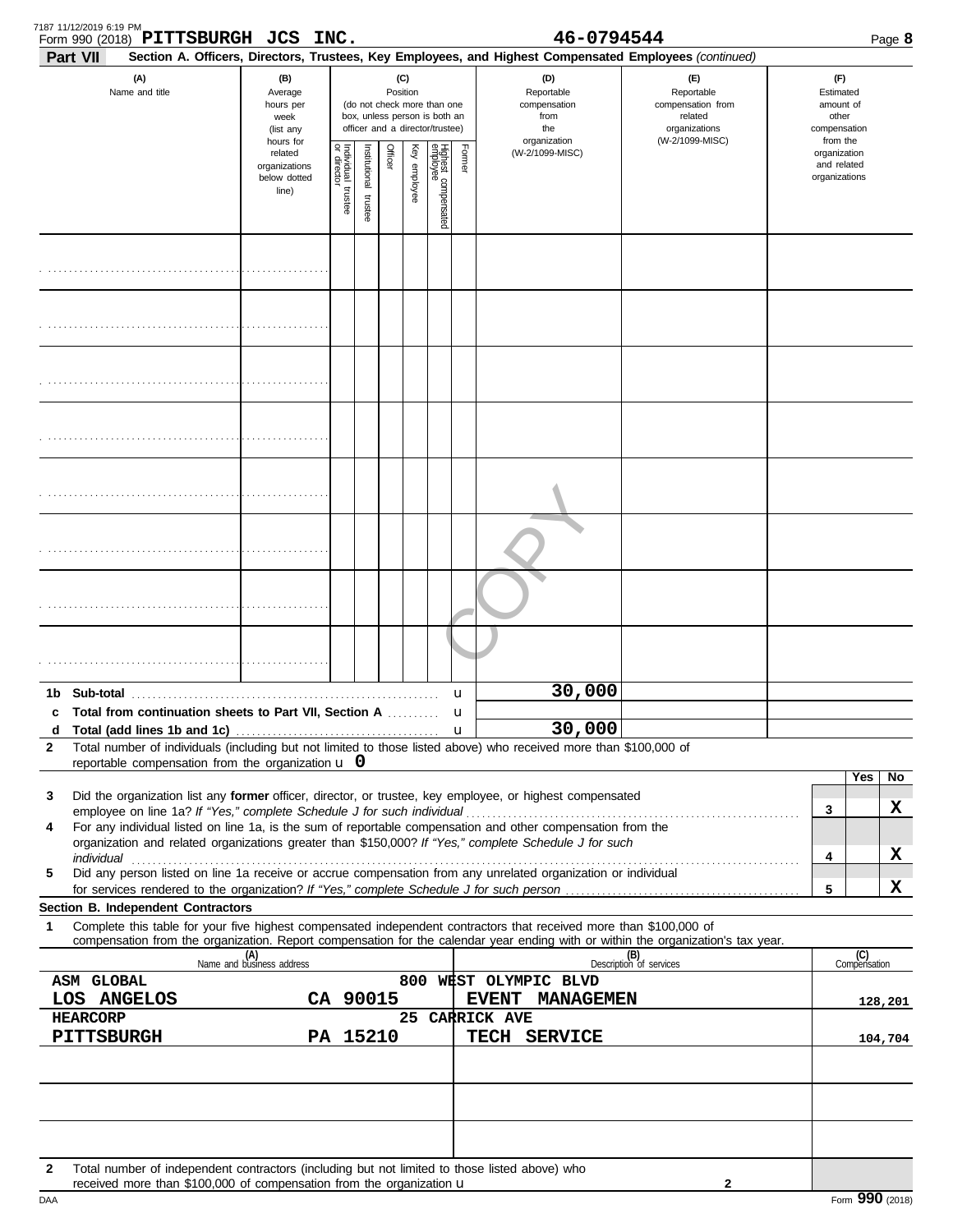## Form 990 (2018) PITTSBURGH JCS INC.

46-0794544

Page 9

|                                                     | <b>Part VIII</b> | <b>Statement of Revenue</b><br>Check if Schedule O contains a response or note to any line in this Part VIII                                                                                                                                                                                                                             |                   |                             |                                                           |                                                |                                                                  |
|-----------------------------------------------------|------------------|------------------------------------------------------------------------------------------------------------------------------------------------------------------------------------------------------------------------------------------------------------------------------------------------------------------------------------------|-------------------|-----------------------------|-----------------------------------------------------------|------------------------------------------------|------------------------------------------------------------------|
|                                                     |                  |                                                                                                                                                                                                                                                                                                                                          |                   | (A)<br><b>Total revenue</b> | (B)<br><b>Related or</b><br>exempt<br>function<br>revenue | (C)<br><b>Unrelated</b><br>business<br>revenue | (D)<br>Revenue<br>excluded from tax<br>under sections<br>512-514 |
| <b>Service Revenue Contributions, Gifts, Grants</b> |                  | 1a Federated campaigns<br>1a<br><b>b</b> Membership dues<br>1b<br>c Fundraising events<br>1c<br>d Related organizations<br>1d<br>1e<br>e Government grants (contributions)<br>f All other contributions, gifts, grants,<br>and similar amounts not included above<br>1f<br><b>g</b> Noncash contributions included in lines 1a-1f:<br>\$ |                   |                             |                                                           |                                                |                                                                  |
|                                                     |                  |                                                                                                                                                                                                                                                                                                                                          |                   |                             |                                                           |                                                |                                                                  |
|                                                     |                  |                                                                                                                                                                                                                                                                                                                                          | <b>Busn. Code</b> |                             |                                                           |                                                |                                                                  |
|                                                     | 2a<br>b          | <b>CULTURAL EVENTS</b>                                                                                                                                                                                                                                                                                                                   | 900099            | 470,781                     | 470,781                                                   |                                                |                                                                  |
|                                                     |                  |                                                                                                                                                                                                                                                                                                                                          |                   |                             |                                                           |                                                |                                                                  |
|                                                     |                  |                                                                                                                                                                                                                                                                                                                                          |                   |                             |                                                           |                                                |                                                                  |
|                                                     |                  |                                                                                                                                                                                                                                                                                                                                          |                   |                             |                                                           |                                                |                                                                  |
|                                                     |                  |                                                                                                                                                                                                                                                                                                                                          |                   |                             |                                                           |                                                |                                                                  |
| Program                                             |                  | f All other program service revenue                                                                                                                                                                                                                                                                                                      |                   | 470,781                     |                                                           |                                                |                                                                  |
|                                                     |                  |                                                                                                                                                                                                                                                                                                                                          |                   |                             |                                                           |                                                |                                                                  |
|                                                     | 3                | Investment income (including dividends, interest,                                                                                                                                                                                                                                                                                        |                   |                             |                                                           |                                                |                                                                  |
|                                                     |                  | and other similar amounts)                                                                                                                                                                                                                                                                                                               |                   | 925                         |                                                           |                                                | 925                                                              |
|                                                     | 4                | Income from investment of tax-exempt bond proceeds >                                                                                                                                                                                                                                                                                     |                   |                             |                                                           |                                                |                                                                  |
|                                                     | 5                | <b>Royalties</b>                                                                                                                                                                                                                                                                                                                         |                   |                             |                                                           |                                                |                                                                  |
|                                                     |                  | (i) Real                                                                                                                                                                                                                                                                                                                                 | (ii) Personal     |                             |                                                           |                                                |                                                                  |
|                                                     | бa               | <b>Gross rents</b>                                                                                                                                                                                                                                                                                                                       |                   |                             |                                                           |                                                |                                                                  |
|                                                     |                  | Less: rental exps.                                                                                                                                                                                                                                                                                                                       |                   |                             |                                                           |                                                |                                                                  |
|                                                     | с                | Rental inc. or (loss)                                                                                                                                                                                                                                                                                                                    |                   |                             |                                                           |                                                |                                                                  |
|                                                     | d                | Net rental income or (loss)                                                                                                                                                                                                                                                                                                              |                   |                             |                                                           |                                                |                                                                  |
|                                                     |                  | <b>7a</b> Gross amount from<br>(i) Securities                                                                                                                                                                                                                                                                                            | (ii) Other        |                             |                                                           |                                                |                                                                  |
|                                                     |                  | sales of assets                                                                                                                                                                                                                                                                                                                          |                   |                             |                                                           |                                                |                                                                  |
|                                                     |                  | other than inventory                                                                                                                                                                                                                                                                                                                     |                   |                             |                                                           |                                                |                                                                  |
|                                                     |                  | Less: cost or other                                                                                                                                                                                                                                                                                                                      |                   |                             |                                                           |                                                |                                                                  |
|                                                     |                  | basis & sales exps.                                                                                                                                                                                                                                                                                                                      |                   |                             |                                                           |                                                |                                                                  |
|                                                     |                  | Gain or (loss)                                                                                                                                                                                                                                                                                                                           |                   |                             |                                                           |                                                |                                                                  |
|                                                     |                  | the company of the company of                                                                                                                                                                                                                                                                                                            |                   |                             |                                                           |                                                |                                                                  |
|                                                     |                  | 8a Gross income from fundraising events                                                                                                                                                                                                                                                                                                  |                   |                             |                                                           |                                                |                                                                  |
|                                                     |                  | (not including $$$                                                                                                                                                                                                                                                                                                                       |                   |                             |                                                           |                                                |                                                                  |
|                                                     |                  | of contributions reported on line 1c).                                                                                                                                                                                                                                                                                                   |                   |                             |                                                           |                                                |                                                                  |
| Other Revenue                                       |                  | See Part IV, line 18<br>a                                                                                                                                                                                                                                                                                                                |                   |                             |                                                           |                                                |                                                                  |
|                                                     |                  | b<br><b>b</b> Less: direct expenses                                                                                                                                                                                                                                                                                                      |                   |                             |                                                           |                                                |                                                                  |
|                                                     |                  | c Net income or (loss) from fundraising events  ▶                                                                                                                                                                                                                                                                                        |                   |                             |                                                           |                                                |                                                                  |
|                                                     |                  | 9a Gross income from gaming activities.                                                                                                                                                                                                                                                                                                  |                   |                             |                                                           |                                                |                                                                  |
|                                                     |                  | See Part IV, line 19<br>a                                                                                                                                                                                                                                                                                                                |                   |                             |                                                           |                                                |                                                                  |
|                                                     |                  | b<br><b>b</b> Less: direct expenses                                                                                                                                                                                                                                                                                                      |                   |                             |                                                           |                                                |                                                                  |
|                                                     |                  | c Net income or (loss) from gaming activities                                                                                                                                                                                                                                                                                            |                   |                             |                                                           |                                                |                                                                  |
|                                                     |                  | 10a Gross sales of inventory, less                                                                                                                                                                                                                                                                                                       |                   |                             |                                                           |                                                |                                                                  |
|                                                     |                  | returns and allowances<br>a                                                                                                                                                                                                                                                                                                              |                   |                             |                                                           |                                                |                                                                  |
|                                                     |                  | þ<br><b>b</b> Less: cost of goods sold                                                                                                                                                                                                                                                                                                   |                   |                             |                                                           |                                                |                                                                  |
|                                                     |                  | <b>c</b> Net income or (loss) from sales of inventory                                                                                                                                                                                                                                                                                    |                   |                             |                                                           |                                                |                                                                  |
|                                                     |                  | Miscellaneous Revenue                                                                                                                                                                                                                                                                                                                    | <b>Busn. Code</b> |                             |                                                           |                                                |                                                                  |
|                                                     |                  |                                                                                                                                                                                                                                                                                                                                          |                   |                             |                                                           |                                                |                                                                  |
|                                                     | 11a              |                                                                                                                                                                                                                                                                                                                                          |                   |                             |                                                           |                                                |                                                                  |
|                                                     | b                |                                                                                                                                                                                                                                                                                                                                          |                   |                             |                                                           |                                                |                                                                  |
|                                                     |                  |                                                                                                                                                                                                                                                                                                                                          |                   |                             |                                                           |                                                |                                                                  |
|                                                     |                  |                                                                                                                                                                                                                                                                                                                                          |                   |                             |                                                           |                                                |                                                                  |
|                                                     | е                |                                                                                                                                                                                                                                                                                                                                          | ▶                 |                             |                                                           |                                                |                                                                  |
|                                                     | 12               | <b>Total revenue.</b> See instructions.                                                                                                                                                                                                                                                                                                  |                   | 471,706                     | 470,781                                                   | 0                                              | 925                                                              |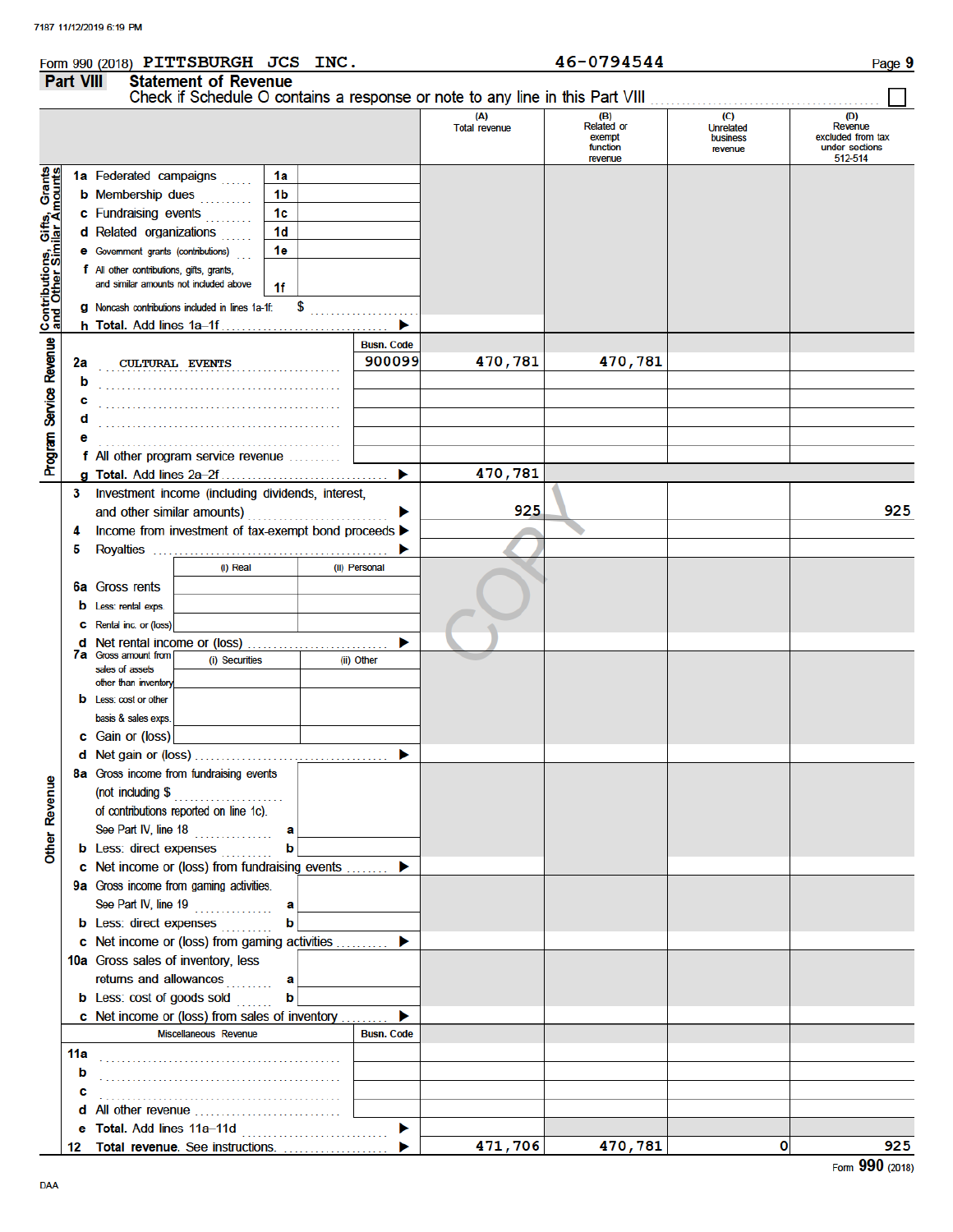## **Part IX Statement of Functional Expenses** Form 990 (2018) Page **10 PITTSBURGH JCS INC. 46-0794544** *Section 501(c)(3) and 501(c)(4) organizations must complete all columns. All other organizations must complete column (A). Do not include amounts reported on lines 6b, 7b, 8b, 9b, and 10b of Part VIII.* **1 2 3** Grants and other assistance to foreign **4 5 6 7** Grants and other assistance to domestic organizations and domestic governments. See Part IV, line 21 . . . . . . . . . . Grants and other assistance to domestic individuals. See Part IV, line 22 . . . . . . . . . . . . . organizations, foreign governments, and foreign individuals. See Part IV, lines 15 and 16 Benefits paid to or for members ............. Compensation of current officers, directors, trustees, and key employees . . . . . . . . . . . . . . . . Compensation not included above, to disqualified persons (as defined under section 4958(f)(1)) and persons described in section 4958(c)(3)(B) . . . . . . . . Other salaries and wages ................... **(A) (B) (C) (D)** Total expenses Program service<br>
expenses Program service<br>  $\frac{1}{2}$  Management and<br>
general expenses expenses general expenses (D)<br>Fundraising expenses Check if Schedule O contains a response or note to any line in this Part IX **30,000 30,000**

 $\begin{array}{c|c} \hline 101 \ \hline 255 \ \hline \end{array}$ 

**6,540 6,540**

**131 131**

**18,300 18,300**

**1,101 1,101**

**7,255 7,255**

**17,994 17,994 112,959 112,083 876**

**1,721 1,721**

**4,462 4,462**

**22,606 14,909 7,697**

**516,777 460,927 55,850 0**

- **8 9** Pension plan accruals and contributions (include section 401(k) and 403(b) employer contributions) Other employee benefits ....................
- **10 11 a** Management ................................. Payroll taxes . . . . . . . . . . . . . . . . . . . . . . . . . . . . . . . . . Fees for services (non-employees):
- **b** Legal . . . . . . . . . . . . . . . . . . . . . . . . . . . . . . . . . . . . . . . . . **c** Accounting . . . . . . . . . . . . . . . . . . . . . . . . . . . . . . . . . . . **d** Lobbying . . . . . . . . . . . . . . . . . . . . . . . . . . . . . . . . . . . . . **e** Professional fundraising services. See Part IV, line 17 **f g** Other. (If line 11g amount exceeds 10% of line 25, column Investment management fees ................
- **12** Advertising and promotion . . . . . . . . . . . . . . . . . . **13 14 15** Office expenses ................................ Information technology ...................... Royalties . . . . . . . . . . . . . . . . . . . . . . . . . . . . . . . . . . . . . (A) amount, list line 11g expenses on Schedule O.) .......
- **16 17 18 19 20 21** Occupancy . . . . . . . . . . . . . . . . . . . . . . . . . . . . . . . . . . Travel . . . . . . . . . . . . . . . . . . . . . . . . . . . . . . . . . . . . . . . . Payments of travel or entertainment expenses for any federal, state, or local public officials Conferences, conventions, and meetings Interest . . . . . . . . . . . . . . . . . . . . . . . . . . . . . . . . . . . . . .
- **22 23 24** Payments to affiliates . . . . . . . . . . . . . . . . . . . . . . . . Depreciation, depletion, and amortization Insurance . . . . . . . . . . . . . . . . . . . . . . . . . . . . . . . . . . . . Other expenses. Itemize expenses not covered
	- above (List miscellaneous expenses in line 24e. If line 24e amount exceeds 10% of line 25, column (A) amount, list line 24e expenses on Schedule O.)
- **a b c d e** All other expenses . . . . . . . . . . . . . . . . . . . . . . . . . . . **EVENT FACILITIES 140,075** 140,075 **PROGRAM COSTS** 2008 2012 212,319 212,319 **CUEST PAYMENTS** 23,060 23,060 **VOLUNTEER REIMBURSED EXP** 18,254 15,516 2,738
- **25 Total functional expenses.** Add lines 1 through 24e . . . . . **26** fundraising solicitation. Check here  $\mathbf u$ organization reported in column (B) joint costs from a combined educational campaign and following SOP 98-2 (ASC 958-720) **Joint costs.** Complete this line only if the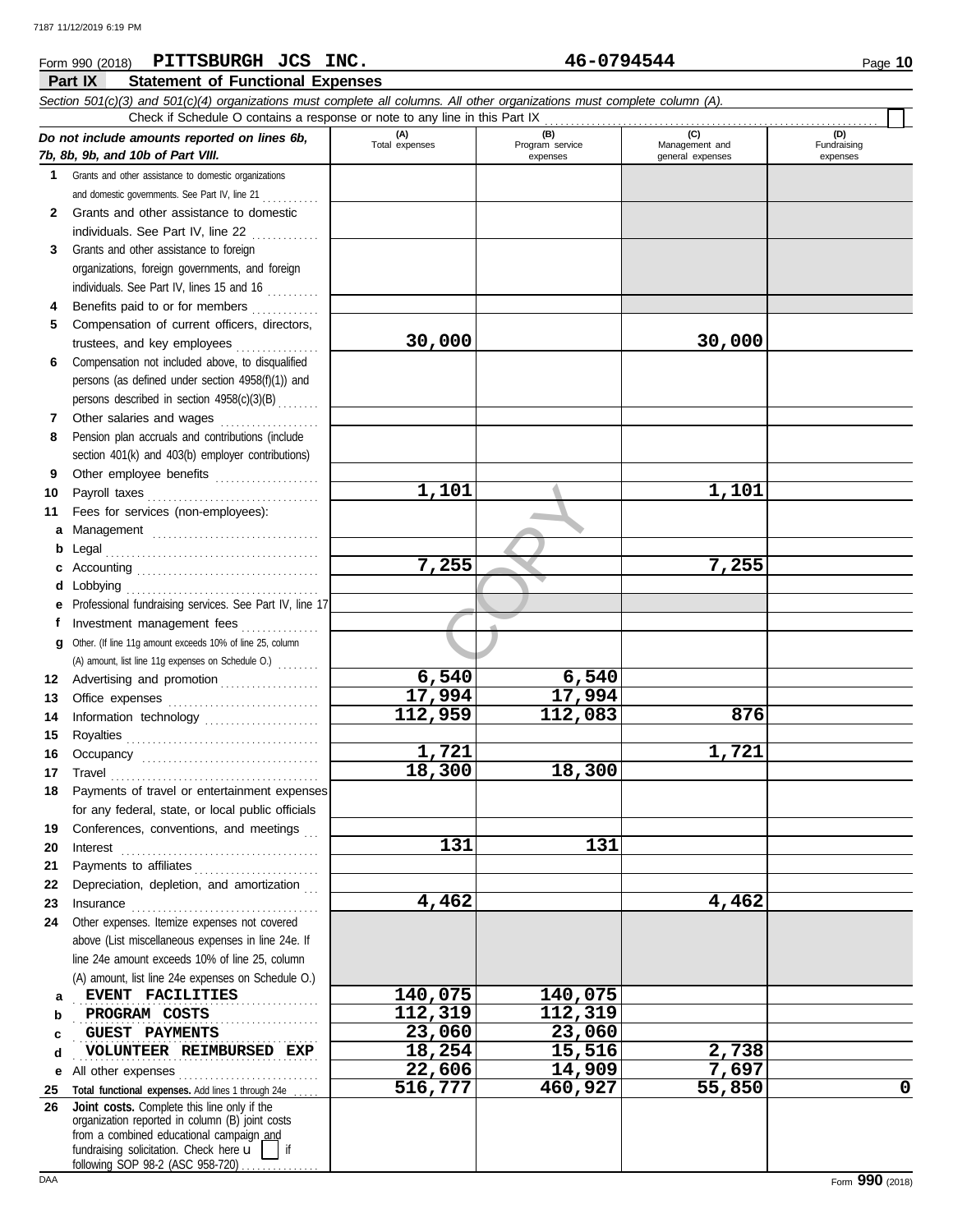## Form 990 (2018) Page **11 PITTSBURGH JCS INC. 46-0794544 Part X Balance Sheet**

|                              |    |                                                                                                                                                                                                                                      | (A)<br>Beginning of year |                | (B)<br>End of year |
|------------------------------|----|--------------------------------------------------------------------------------------------------------------------------------------------------------------------------------------------------------------------------------------|--------------------------|----------------|--------------------|
|                              | 1  | Cash-non-interest bearing                                                                                                                                                                                                            | 188,399                  | 1              | 143,328            |
|                              | 2  |                                                                                                                                                                                                                                      |                          | $\mathbf{2}$   |                    |
|                              | 3  |                                                                                                                                                                                                                                      |                          | 3              |                    |
|                              | 4  |                                                                                                                                                                                                                                      |                          | 4              |                    |
|                              | 5  | Loans and other receivables from current and former officers, directors,                                                                                                                                                             |                          |                |                    |
|                              |    | trustees, key employees, and highest compensated employees.                                                                                                                                                                          |                          |                |                    |
|                              |    | Complete Part II of Schedule L                                                                                                                                                                                                       |                          | 5              |                    |
|                              | 6  | Loans and other receivables from other disqualified persons (as defined under section                                                                                                                                                |                          |                |                    |
|                              |    | $4958(f)(1)$ ), persons described in section $4958(c)(3)(B)$ , and contributing employers and                                                                                                                                        |                          |                |                    |
|                              |    | sponsoring organizations of section 501(c)(9) voluntary employees' beneficiary                                                                                                                                                       |                          |                |                    |
|                              |    |                                                                                                                                                                                                                                      |                          | 6              |                    |
| Assets                       | 7  |                                                                                                                                                                                                                                      |                          | $\overline{7}$ |                    |
|                              | 8  |                                                                                                                                                                                                                                      |                          | 8              |                    |
|                              | 9  |                                                                                                                                                                                                                                      |                          | 9              |                    |
|                              |    | 10a Land, buildings, and equipment: cost or                                                                                                                                                                                          |                          |                |                    |
|                              |    |                                                                                                                                                                                                                                      |                          |                |                    |
|                              |    | other basis. Complete Part VI of Schedule D  10a                                                                                                                                                                                     |                          | 10c            |                    |
|                              |    | <b>b</b> Less: accumulated depreciation <b>contains the Less: accumulated depreciation</b>                                                                                                                                           |                          |                |                    |
|                              | 11 |                                                                                                                                                                                                                                      |                          | 11             |                    |
|                              | 12 |                                                                                                                                                                                                                                      |                          | 12             |                    |
|                              | 13 |                                                                                                                                                                                                                                      |                          | 13             |                    |
|                              | 14 | Intang ble assets                                                                                                                                                                                                                    |                          | 14             |                    |
|                              | 15 | Other assets. See Part IV, line 11 [2010] [2010] [2010] [2010] [2010] [2010] [2010] [2010] [2010] [2010] [2010] [2010] [2010] [2010] [2010] [2010] [2010] [2010] [2010] [2010] [2010] [2010] [2010] [2010] [2010] [2010] [2010       | 188,399                  | 15             | 143,328            |
|                              | 16 |                                                                                                                                                                                                                                      |                          | 16             |                    |
|                              | 17 |                                                                                                                                                                                                                                      |                          | 17             |                    |
|                              | 18 |                                                                                                                                                                                                                                      |                          | 18             |                    |
|                              | 19 | Deferred revenue <b>contract and the contract of the contract of the contract of the contract of the contract of the contract of the contract of the contract of the contract of the contract of the contract of the contract of</b> |                          | 19             |                    |
|                              | 20 |                                                                                                                                                                                                                                      |                          | 20             |                    |
|                              | 21 | Escrow or custodial account liability. Complete Part IV of Schedule D                                                                                                                                                                |                          | 21             |                    |
|                              | 22 | Loans and other payables to current and former officers, directors,                                                                                                                                                                  |                          |                |                    |
| Liabilities                  |    | trustees, key employees, highest compensated employees, and                                                                                                                                                                          |                          |                |                    |
|                              |    | disqualified persons. Complete Part II of Schedule L                                                                                                                                                                                 |                          | 22             |                    |
|                              | 23 |                                                                                                                                                                                                                                      |                          | 23             |                    |
|                              | 24 | Unsecured notes and loans payable to unrelated third parties                                                                                                                                                                         |                          | 24             |                    |
|                              | 25 | Other liabilities (including federal income tax, payables to related third                                                                                                                                                           |                          |                |                    |
|                              |    | parties, and other liabilities not included on lines 17-24). Complete Part X                                                                                                                                                         |                          |                |                    |
|                              |    |                                                                                                                                                                                                                                      | 0                        | 25             | 0                  |
|                              | 26 |                                                                                                                                                                                                                                      |                          | 26             |                    |
|                              |    | Organizations that follow SFAS 117 (ASC 958), check here $\mathbf{u}$ $ \mathbf{X} $ and                                                                                                                                             |                          |                |                    |
|                              |    | complete lines 27 through 29, and lines 33 and 34.                                                                                                                                                                                   |                          |                |                    |
| <b>Balances</b>              | 27 | Unrestricted net assets                                                                                                                                                                                                              | 188,399                  | 27             | 143,328            |
|                              | 28 |                                                                                                                                                                                                                                      |                          | 28             |                    |
| Fund                         | 29 | Permanently restricted net assets                                                                                                                                                                                                    |                          | 29             |                    |
| $\overleftarrow{\mathbf{o}}$ |    | Organizations that do not follow SFAS 117 (ASC 958), check here u<br>and                                                                                                                                                             |                          |                |                    |
|                              |    | complete lines 30 through 34.                                                                                                                                                                                                        |                          |                |                    |
| Assets                       | 30 | Capital stock or trust principal, or current funds                                                                                                                                                                                   |                          | 30             |                    |
|                              | 31 | Paid-in or capital surplus, or land, building, or equipment fund                                                                                                                                                                     |                          | 31             |                    |
| ğ                            | 32 | Retained earnings, endowment, accumulated income, or other funds                                                                                                                                                                     |                          | 32             |                    |
|                              | 33 | Total net assets or fund balances                                                                                                                                                                                                    | 188,399                  | 33             | 143,328            |
|                              | 34 |                                                                                                                                                                                                                                      | 188,399                  | 34             | 143,328            |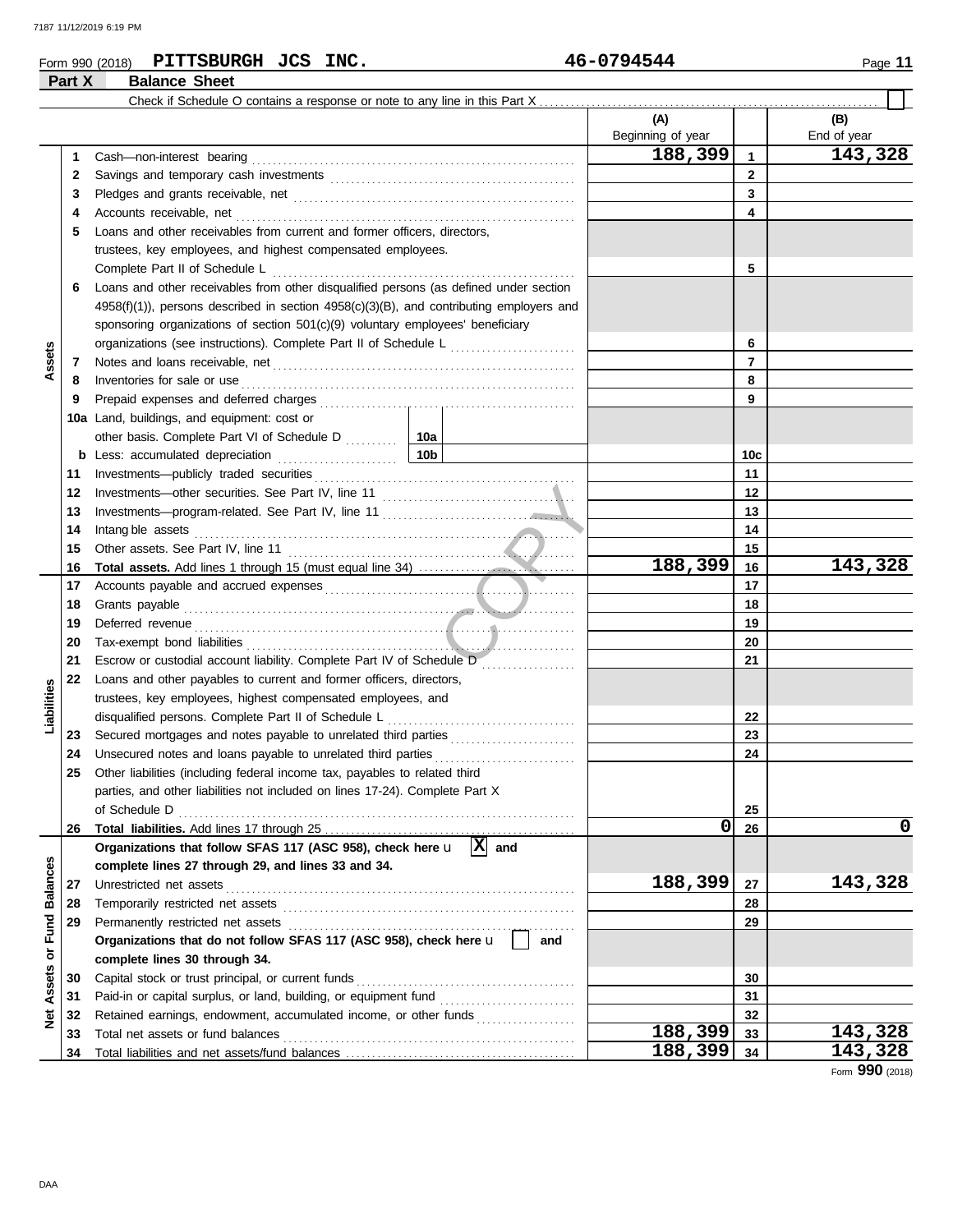| Part XI<br><b>Reconciliation of Net Assets</b><br>471,706<br>$\mathbf{1}$<br>1<br>516,777<br>$\overline{2}$<br>2<br>$-45,071$<br>$\overline{3}$<br>Revenue less expenses. Subtract line 2 from line 1<br>3<br>188,399<br>$\mathbf{A}$<br>Net assets or fund balances at beginning of year (must equal Part X, line 33, column (A)) [[[[[[[[[[[[[[[[[[[<br>4<br>5<br>5<br>6<br>Donated services and use of facilities <b>constructs</b> and a service of the service of the service of the service of the service of the service of the service of the service of the service of the service of the service of the<br>6<br>$\overline{7}$<br>Investment expenses <b>contract and the expenses</b> contract the expenses of the expenses of the expenses of the expenses of the expenses of the expenses of the expenses of the expenses of the expenses of the expenses of the e<br>7<br>8<br>8<br>$\overline{9}$<br>9<br>Net assets or fund balances at end of year. Combine lines 3 through 9 (must equal Part X, line<br>10<br>143,328<br>10<br><b>Financial Statements and Reporting</b><br>Part XII<br>Yes<br>No<br> X <br>Accounting method used to prepare the Form 990:<br>Cash<br>Other<br>Accrual<br>1<br>If the organization changed its method of accounting from a prior year or checked "Other," explain in<br>Schedule O.<br>x<br>2a Were the organization's financial statements compiled or reviewed by an independent accountant?<br>2a<br>If "Yes," check a box below to indicate whether the financial statements for the year were compiled or<br>reviewed on a separate basis, consolidated basis, or both:<br>Both consolidated and separate basis<br>Separate basis<br>Consolidated basis<br>$\perp$<br>X<br>b Were the organization's financial statements audited by an independent accountant?<br>2b<br>If "Yes," check a box below to indicate whether the financial statements for the year were audited on a<br>separate basis, consolidated basis, or both:<br>Separate basis<br>$\Box$<br>Consolidated basis<br>  Both consolidated and separate basis<br>c If "Yes" to line 2a or 2b, does the organization have a committee that assumes respons bility for oversight<br>of the audit, review, or compilation of its financial statements and selection of an independent accountant?<br>2c<br>If the organization changed either its oversight process or selection process during the tax year, explain in<br>Schedule O.<br>3a As a result of a federal award, was the organization required to undergo an audit or audits as set forth in<br>x<br>the Single Audit Act and OMB Circular A-133?<br>За<br><b>b</b> If "Yes," did the organization undergo the required audit or audits? If the organization did not undergo the<br>required audit or audits, explain why in Schedule O and describe any steps taken to undergo such audits.<br>3 <sub>b</sub> | 46-0794544<br>Form 990 (2018) PITTSBURGH JCS INC. |  | Page 12 |
|--------------------------------------------------------------------------------------------------------------------------------------------------------------------------------------------------------------------------------------------------------------------------------------------------------------------------------------------------------------------------------------------------------------------------------------------------------------------------------------------------------------------------------------------------------------------------------------------------------------------------------------------------------------------------------------------------------------------------------------------------------------------------------------------------------------------------------------------------------------------------------------------------------------------------------------------------------------------------------------------------------------------------------------------------------------------------------------------------------------------------------------------------------------------------------------------------------------------------------------------------------------------------------------------------------------------------------------------------------------------------------------------------------------------------------------------------------------------------------------------------------------------------------------------------------------------------------------------------------------------------------------------------------------------------------------------------------------------------------------------------------------------------------------------------------------------------------------------------------------------------------------------------------------------------------------------------------------------------------------------------------------------------------------------------------------------------------------------------------------------------------------------------------------------------------------------------------------------------------------------------------------------------------------------------------------------------------------------------------------------------------------------------------------------------------------------------------------------------------------------------------------------------------------------------------------------------------------------------------------------------------------------------------------------------------------------------------------------------------------------------------------------------------------------------------------------------------------------------------------------------------------------------|---------------------------------------------------|--|---------|
|                                                                                                                                                                                                                                                                                                                                                                                                                                                                                                                                                                                                                                                                                                                                                                                                                                                                                                                                                                                                                                                                                                                                                                                                                                                                                                                                                                                                                                                                                                                                                                                                                                                                                                                                                                                                                                                                                                                                                                                                                                                                                                                                                                                                                                                                                                                                                                                                                                                                                                                                                                                                                                                                                                                                                                                                                                                                                                  |                                                   |  |         |
|                                                                                                                                                                                                                                                                                                                                                                                                                                                                                                                                                                                                                                                                                                                                                                                                                                                                                                                                                                                                                                                                                                                                                                                                                                                                                                                                                                                                                                                                                                                                                                                                                                                                                                                                                                                                                                                                                                                                                                                                                                                                                                                                                                                                                                                                                                                                                                                                                                                                                                                                                                                                                                                                                                                                                                                                                                                                                                  |                                                   |  |         |
|                                                                                                                                                                                                                                                                                                                                                                                                                                                                                                                                                                                                                                                                                                                                                                                                                                                                                                                                                                                                                                                                                                                                                                                                                                                                                                                                                                                                                                                                                                                                                                                                                                                                                                                                                                                                                                                                                                                                                                                                                                                                                                                                                                                                                                                                                                                                                                                                                                                                                                                                                                                                                                                                                                                                                                                                                                                                                                  |                                                   |  |         |
|                                                                                                                                                                                                                                                                                                                                                                                                                                                                                                                                                                                                                                                                                                                                                                                                                                                                                                                                                                                                                                                                                                                                                                                                                                                                                                                                                                                                                                                                                                                                                                                                                                                                                                                                                                                                                                                                                                                                                                                                                                                                                                                                                                                                                                                                                                                                                                                                                                                                                                                                                                                                                                                                                                                                                                                                                                                                                                  |                                                   |  |         |
|                                                                                                                                                                                                                                                                                                                                                                                                                                                                                                                                                                                                                                                                                                                                                                                                                                                                                                                                                                                                                                                                                                                                                                                                                                                                                                                                                                                                                                                                                                                                                                                                                                                                                                                                                                                                                                                                                                                                                                                                                                                                                                                                                                                                                                                                                                                                                                                                                                                                                                                                                                                                                                                                                                                                                                                                                                                                                                  |                                                   |  |         |
|                                                                                                                                                                                                                                                                                                                                                                                                                                                                                                                                                                                                                                                                                                                                                                                                                                                                                                                                                                                                                                                                                                                                                                                                                                                                                                                                                                                                                                                                                                                                                                                                                                                                                                                                                                                                                                                                                                                                                                                                                                                                                                                                                                                                                                                                                                                                                                                                                                                                                                                                                                                                                                                                                                                                                                                                                                                                                                  |                                                   |  |         |
|                                                                                                                                                                                                                                                                                                                                                                                                                                                                                                                                                                                                                                                                                                                                                                                                                                                                                                                                                                                                                                                                                                                                                                                                                                                                                                                                                                                                                                                                                                                                                                                                                                                                                                                                                                                                                                                                                                                                                                                                                                                                                                                                                                                                                                                                                                                                                                                                                                                                                                                                                                                                                                                                                                                                                                                                                                                                                                  |                                                   |  |         |
|                                                                                                                                                                                                                                                                                                                                                                                                                                                                                                                                                                                                                                                                                                                                                                                                                                                                                                                                                                                                                                                                                                                                                                                                                                                                                                                                                                                                                                                                                                                                                                                                                                                                                                                                                                                                                                                                                                                                                                                                                                                                                                                                                                                                                                                                                                                                                                                                                                                                                                                                                                                                                                                                                                                                                                                                                                                                                                  |                                                   |  |         |
|                                                                                                                                                                                                                                                                                                                                                                                                                                                                                                                                                                                                                                                                                                                                                                                                                                                                                                                                                                                                                                                                                                                                                                                                                                                                                                                                                                                                                                                                                                                                                                                                                                                                                                                                                                                                                                                                                                                                                                                                                                                                                                                                                                                                                                                                                                                                                                                                                                                                                                                                                                                                                                                                                                                                                                                                                                                                                                  |                                                   |  |         |
|                                                                                                                                                                                                                                                                                                                                                                                                                                                                                                                                                                                                                                                                                                                                                                                                                                                                                                                                                                                                                                                                                                                                                                                                                                                                                                                                                                                                                                                                                                                                                                                                                                                                                                                                                                                                                                                                                                                                                                                                                                                                                                                                                                                                                                                                                                                                                                                                                                                                                                                                                                                                                                                                                                                                                                                                                                                                                                  |                                                   |  |         |
|                                                                                                                                                                                                                                                                                                                                                                                                                                                                                                                                                                                                                                                                                                                                                                                                                                                                                                                                                                                                                                                                                                                                                                                                                                                                                                                                                                                                                                                                                                                                                                                                                                                                                                                                                                                                                                                                                                                                                                                                                                                                                                                                                                                                                                                                                                                                                                                                                                                                                                                                                                                                                                                                                                                                                                                                                                                                                                  |                                                   |  |         |
|                                                                                                                                                                                                                                                                                                                                                                                                                                                                                                                                                                                                                                                                                                                                                                                                                                                                                                                                                                                                                                                                                                                                                                                                                                                                                                                                                                                                                                                                                                                                                                                                                                                                                                                                                                                                                                                                                                                                                                                                                                                                                                                                                                                                                                                                                                                                                                                                                                                                                                                                                                                                                                                                                                                                                                                                                                                                                                  |                                                   |  |         |
|                                                                                                                                                                                                                                                                                                                                                                                                                                                                                                                                                                                                                                                                                                                                                                                                                                                                                                                                                                                                                                                                                                                                                                                                                                                                                                                                                                                                                                                                                                                                                                                                                                                                                                                                                                                                                                                                                                                                                                                                                                                                                                                                                                                                                                                                                                                                                                                                                                                                                                                                                                                                                                                                                                                                                                                                                                                                                                  |                                                   |  |         |
|                                                                                                                                                                                                                                                                                                                                                                                                                                                                                                                                                                                                                                                                                                                                                                                                                                                                                                                                                                                                                                                                                                                                                                                                                                                                                                                                                                                                                                                                                                                                                                                                                                                                                                                                                                                                                                                                                                                                                                                                                                                                                                                                                                                                                                                                                                                                                                                                                                                                                                                                                                                                                                                                                                                                                                                                                                                                                                  |                                                   |  |         |
|                                                                                                                                                                                                                                                                                                                                                                                                                                                                                                                                                                                                                                                                                                                                                                                                                                                                                                                                                                                                                                                                                                                                                                                                                                                                                                                                                                                                                                                                                                                                                                                                                                                                                                                                                                                                                                                                                                                                                                                                                                                                                                                                                                                                                                                                                                                                                                                                                                                                                                                                                                                                                                                                                                                                                                                                                                                                                                  |                                                   |  |         |
|                                                                                                                                                                                                                                                                                                                                                                                                                                                                                                                                                                                                                                                                                                                                                                                                                                                                                                                                                                                                                                                                                                                                                                                                                                                                                                                                                                                                                                                                                                                                                                                                                                                                                                                                                                                                                                                                                                                                                                                                                                                                                                                                                                                                                                                                                                                                                                                                                                                                                                                                                                                                                                                                                                                                                                                                                                                                                                  |                                                   |  |         |
|                                                                                                                                                                                                                                                                                                                                                                                                                                                                                                                                                                                                                                                                                                                                                                                                                                                                                                                                                                                                                                                                                                                                                                                                                                                                                                                                                                                                                                                                                                                                                                                                                                                                                                                                                                                                                                                                                                                                                                                                                                                                                                                                                                                                                                                                                                                                                                                                                                                                                                                                                                                                                                                                                                                                                                                                                                                                                                  |                                                   |  |         |
|                                                                                                                                                                                                                                                                                                                                                                                                                                                                                                                                                                                                                                                                                                                                                                                                                                                                                                                                                                                                                                                                                                                                                                                                                                                                                                                                                                                                                                                                                                                                                                                                                                                                                                                                                                                                                                                                                                                                                                                                                                                                                                                                                                                                                                                                                                                                                                                                                                                                                                                                                                                                                                                                                                                                                                                                                                                                                                  |                                                   |  |         |
|                                                                                                                                                                                                                                                                                                                                                                                                                                                                                                                                                                                                                                                                                                                                                                                                                                                                                                                                                                                                                                                                                                                                                                                                                                                                                                                                                                                                                                                                                                                                                                                                                                                                                                                                                                                                                                                                                                                                                                                                                                                                                                                                                                                                                                                                                                                                                                                                                                                                                                                                                                                                                                                                                                                                                                                                                                                                                                  |                                                   |  |         |
|                                                                                                                                                                                                                                                                                                                                                                                                                                                                                                                                                                                                                                                                                                                                                                                                                                                                                                                                                                                                                                                                                                                                                                                                                                                                                                                                                                                                                                                                                                                                                                                                                                                                                                                                                                                                                                                                                                                                                                                                                                                                                                                                                                                                                                                                                                                                                                                                                                                                                                                                                                                                                                                                                                                                                                                                                                                                                                  |                                                   |  |         |
|                                                                                                                                                                                                                                                                                                                                                                                                                                                                                                                                                                                                                                                                                                                                                                                                                                                                                                                                                                                                                                                                                                                                                                                                                                                                                                                                                                                                                                                                                                                                                                                                                                                                                                                                                                                                                                                                                                                                                                                                                                                                                                                                                                                                                                                                                                                                                                                                                                                                                                                                                                                                                                                                                                                                                                                                                                                                                                  |                                                   |  |         |
|                                                                                                                                                                                                                                                                                                                                                                                                                                                                                                                                                                                                                                                                                                                                                                                                                                                                                                                                                                                                                                                                                                                                                                                                                                                                                                                                                                                                                                                                                                                                                                                                                                                                                                                                                                                                                                                                                                                                                                                                                                                                                                                                                                                                                                                                                                                                                                                                                                                                                                                                                                                                                                                                                                                                                                                                                                                                                                  |                                                   |  |         |
|                                                                                                                                                                                                                                                                                                                                                                                                                                                                                                                                                                                                                                                                                                                                                                                                                                                                                                                                                                                                                                                                                                                                                                                                                                                                                                                                                                                                                                                                                                                                                                                                                                                                                                                                                                                                                                                                                                                                                                                                                                                                                                                                                                                                                                                                                                                                                                                                                                                                                                                                                                                                                                                                                                                                                                                                                                                                                                  |                                                   |  |         |
|                                                                                                                                                                                                                                                                                                                                                                                                                                                                                                                                                                                                                                                                                                                                                                                                                                                                                                                                                                                                                                                                                                                                                                                                                                                                                                                                                                                                                                                                                                                                                                                                                                                                                                                                                                                                                                                                                                                                                                                                                                                                                                                                                                                                                                                                                                                                                                                                                                                                                                                                                                                                                                                                                                                                                                                                                                                                                                  |                                                   |  |         |
|                                                                                                                                                                                                                                                                                                                                                                                                                                                                                                                                                                                                                                                                                                                                                                                                                                                                                                                                                                                                                                                                                                                                                                                                                                                                                                                                                                                                                                                                                                                                                                                                                                                                                                                                                                                                                                                                                                                                                                                                                                                                                                                                                                                                                                                                                                                                                                                                                                                                                                                                                                                                                                                                                                                                                                                                                                                                                                  |                                                   |  |         |
|                                                                                                                                                                                                                                                                                                                                                                                                                                                                                                                                                                                                                                                                                                                                                                                                                                                                                                                                                                                                                                                                                                                                                                                                                                                                                                                                                                                                                                                                                                                                                                                                                                                                                                                                                                                                                                                                                                                                                                                                                                                                                                                                                                                                                                                                                                                                                                                                                                                                                                                                                                                                                                                                                                                                                                                                                                                                                                  |                                                   |  |         |
|                                                                                                                                                                                                                                                                                                                                                                                                                                                                                                                                                                                                                                                                                                                                                                                                                                                                                                                                                                                                                                                                                                                                                                                                                                                                                                                                                                                                                                                                                                                                                                                                                                                                                                                                                                                                                                                                                                                                                                                                                                                                                                                                                                                                                                                                                                                                                                                                                                                                                                                                                                                                                                                                                                                                                                                                                                                                                                  |                                                   |  |         |
|                                                                                                                                                                                                                                                                                                                                                                                                                                                                                                                                                                                                                                                                                                                                                                                                                                                                                                                                                                                                                                                                                                                                                                                                                                                                                                                                                                                                                                                                                                                                                                                                                                                                                                                                                                                                                                                                                                                                                                                                                                                                                                                                                                                                                                                                                                                                                                                                                                                                                                                                                                                                                                                                                                                                                                                                                                                                                                  |                                                   |  |         |
|                                                                                                                                                                                                                                                                                                                                                                                                                                                                                                                                                                                                                                                                                                                                                                                                                                                                                                                                                                                                                                                                                                                                                                                                                                                                                                                                                                                                                                                                                                                                                                                                                                                                                                                                                                                                                                                                                                                                                                                                                                                                                                                                                                                                                                                                                                                                                                                                                                                                                                                                                                                                                                                                                                                                                                                                                                                                                                  |                                                   |  |         |
|                                                                                                                                                                                                                                                                                                                                                                                                                                                                                                                                                                                                                                                                                                                                                                                                                                                                                                                                                                                                                                                                                                                                                                                                                                                                                                                                                                                                                                                                                                                                                                                                                                                                                                                                                                                                                                                                                                                                                                                                                                                                                                                                                                                                                                                                                                                                                                                                                                                                                                                                                                                                                                                                                                                                                                                                                                                                                                  |                                                   |  |         |
|                                                                                                                                                                                                                                                                                                                                                                                                                                                                                                                                                                                                                                                                                                                                                                                                                                                                                                                                                                                                                                                                                                                                                                                                                                                                                                                                                                                                                                                                                                                                                                                                                                                                                                                                                                                                                                                                                                                                                                                                                                                                                                                                                                                                                                                                                                                                                                                                                                                                                                                                                                                                                                                                                                                                                                                                                                                                                                  |                                                   |  |         |
|                                                                                                                                                                                                                                                                                                                                                                                                                                                                                                                                                                                                                                                                                                                                                                                                                                                                                                                                                                                                                                                                                                                                                                                                                                                                                                                                                                                                                                                                                                                                                                                                                                                                                                                                                                                                                                                                                                                                                                                                                                                                                                                                                                                                                                                                                                                                                                                                                                                                                                                                                                                                                                                                                                                                                                                                                                                                                                  |                                                   |  |         |
|                                                                                                                                                                                                                                                                                                                                                                                                                                                                                                                                                                                                                                                                                                                                                                                                                                                                                                                                                                                                                                                                                                                                                                                                                                                                                                                                                                                                                                                                                                                                                                                                                                                                                                                                                                                                                                                                                                                                                                                                                                                                                                                                                                                                                                                                                                                                                                                                                                                                                                                                                                                                                                                                                                                                                                                                                                                                                                  |                                                   |  |         |
|                                                                                                                                                                                                                                                                                                                                                                                                                                                                                                                                                                                                                                                                                                                                                                                                                                                                                                                                                                                                                                                                                                                                                                                                                                                                                                                                                                                                                                                                                                                                                                                                                                                                                                                                                                                                                                                                                                                                                                                                                                                                                                                                                                                                                                                                                                                                                                                                                                                                                                                                                                                                                                                                                                                                                                                                                                                                                                  |                                                   |  |         |
|                                                                                                                                                                                                                                                                                                                                                                                                                                                                                                                                                                                                                                                                                                                                                                                                                                                                                                                                                                                                                                                                                                                                                                                                                                                                                                                                                                                                                                                                                                                                                                                                                                                                                                                                                                                                                                                                                                                                                                                                                                                                                                                                                                                                                                                                                                                                                                                                                                                                                                                                                                                                                                                                                                                                                                                                                                                                                                  |                                                   |  |         |

Form **990** (2018)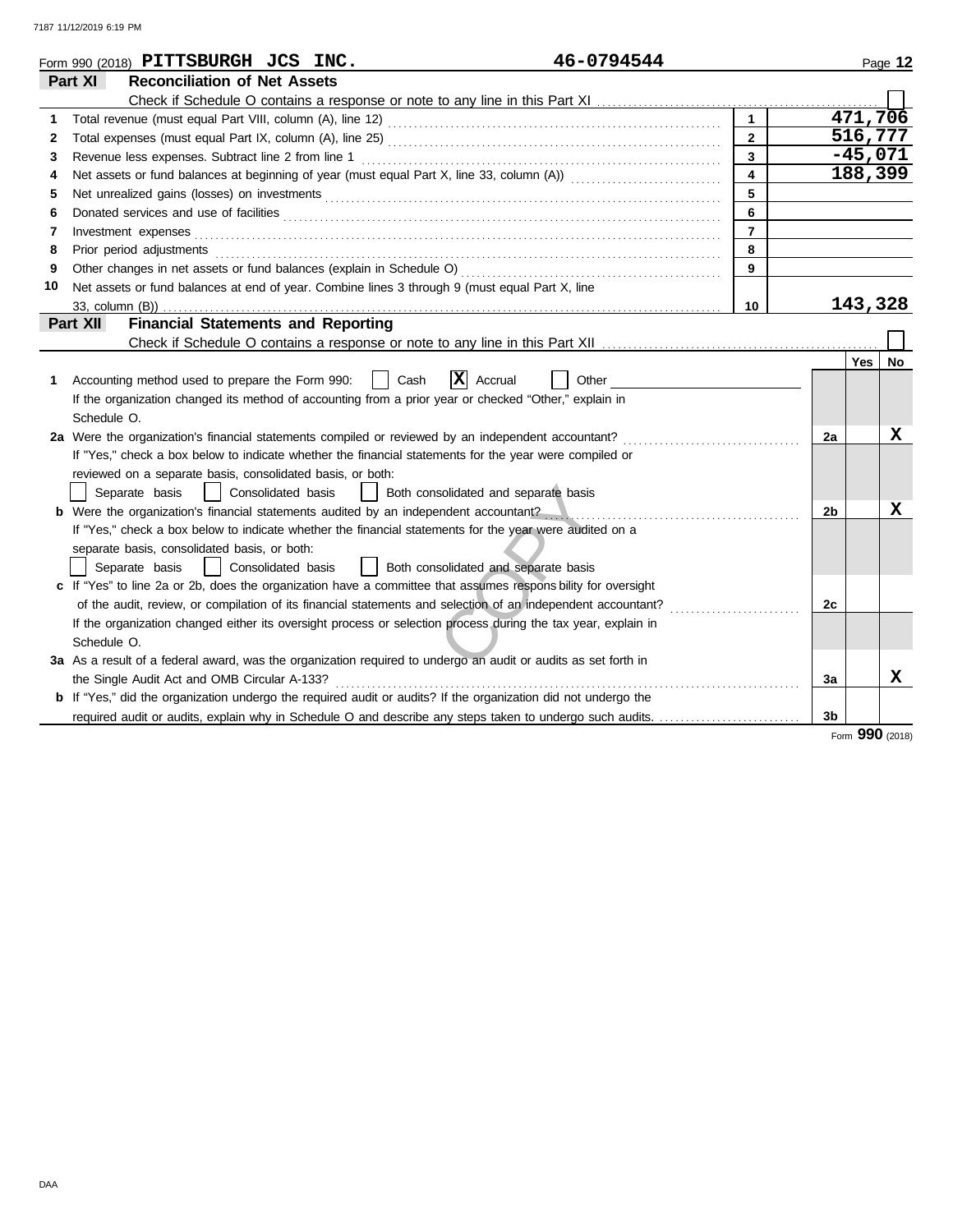| <b>SCHEDULE A</b>                                      |                                                                                                                                                                                                                                                | <b>Public Charity Status and Public Support</b>                                                                                                                                                                                                                                                                                                                                 |     |                                                      |                                        | OMB No. 1545-0047                    |  |
|--------------------------------------------------------|------------------------------------------------------------------------------------------------------------------------------------------------------------------------------------------------------------------------------------------------|---------------------------------------------------------------------------------------------------------------------------------------------------------------------------------------------------------------------------------------------------------------------------------------------------------------------------------------------------------------------------------|-----|------------------------------------------------------|----------------------------------------|--------------------------------------|--|
| (Form 990 or 990-EZ)                                   |                                                                                                                                                                                                                                                | Complete if the organization is a section $501(c)(3)$ organization or a section $4947(a)(1)$ nonexempt charitable trust.                                                                                                                                                                                                                                                        |     |                                                      |                                        | 18                                   |  |
| Department of the Treasury<br>Internal Revenue Service |                                                                                                                                                                                                                                                | La Attach to Form 990 or Form 990-EZ.                                                                                                                                                                                                                                                                                                                                           |     |                                                      |                                        | Open to Public                       |  |
|                                                        |                                                                                                                                                                                                                                                | <b>u</b> Go to www.irs.gov/Form990 for instructions and the latest information.                                                                                                                                                                                                                                                                                                 |     |                                                      |                                        | Inspection                           |  |
| Name of the organization                               | PITTSBURGH JCS INC.                                                                                                                                                                                                                            |                                                                                                                                                                                                                                                                                                                                                                                 |     |                                                      | 46-0794544                             | Employer identification number       |  |
| Part I                                                 |                                                                                                                                                                                                                                                | Reason for Public Charity Status (All organizations must complete this part.)                                                                                                                                                                                                                                                                                                   |     |                                                      | See instructions.                      |                                      |  |
|                                                        |                                                                                                                                                                                                                                                | The organization is not a private foundation because it is: (For lines 1 through 12, check only one box.)                                                                                                                                                                                                                                                                       |     |                                                      |                                        |                                      |  |
| 1                                                      |                                                                                                                                                                                                                                                | A church, convention of churches, or association of churches described in section 170(b)(1)(A)(i).                                                                                                                                                                                                                                                                              |     |                                                      |                                        |                                      |  |
| 2                                                      |                                                                                                                                                                                                                                                | A school descrbed in section 170(b)(1)(A)(ii). (Attach Schedule E (Form 990 or 990-EZ).)                                                                                                                                                                                                                                                                                        |     |                                                      |                                        |                                      |  |
| 3                                                      | A hospital or a cooperative hospital service organization descrbed in section 170(b)(1)(A)(iii).<br>A medical research organization operated in conjunction with a hospital described in section 170(b)(1)(A)(iii). Enter the hospital's name, |                                                                                                                                                                                                                                                                                                                                                                                 |     |                                                      |                                        |                                      |  |
| 4<br>city, and state:                                  |                                                                                                                                                                                                                                                |                                                                                                                                                                                                                                                                                                                                                                                 |     |                                                      |                                        |                                      |  |
| 5                                                      |                                                                                                                                                                                                                                                | An organization operated for the benefit of a college or university owned or operated by a governmental unit described in                                                                                                                                                                                                                                                       |     |                                                      |                                        |                                      |  |
|                                                        | section 170(b)(1)(A)(iv). (Complete Part II.)                                                                                                                                                                                                  |                                                                                                                                                                                                                                                                                                                                                                                 |     |                                                      |                                        |                                      |  |
| 6                                                      |                                                                                                                                                                                                                                                | A federal, state, or local government or governmental unit described in section 170(b)(1)(A)(v).                                                                                                                                                                                                                                                                                |     |                                                      |                                        |                                      |  |
| 7                                                      | described in section 170(b)(1)(A)(vi). (Complete Part II.)                                                                                                                                                                                     | An organization that normally receives a substantial part of its support from a governmental unit or from the general public                                                                                                                                                                                                                                                    |     |                                                      |                                        |                                      |  |
| 8                                                      |                                                                                                                                                                                                                                                | A community trust descr bed in section 170(b)(1)(A)(vi). (Complete Part II.)                                                                                                                                                                                                                                                                                                    |     |                                                      |                                        |                                      |  |
| 9<br>university:                                       |                                                                                                                                                                                                                                                | An agricultural research organization described in section 170(b)(1)(A)(ix) operated in conjunction with a land-grant college<br>or university or a non-land-grant college of agriculture (see instructions). Enter the name, city, and state of the college or                                                                                                                 |     |                                                      |                                        |                                      |  |
| $ {\bf x} $<br>10                                      |                                                                                                                                                                                                                                                | An organization that normally receives: (1) more than 33 1/3% of its support from contributions, membership fees, and gross<br>receipts from activities related to its exempt functions—subject to certain exceptions, and (2) no more than 33 1/3% of its<br>support from gross investment income and unrelated business taxable income (less section 511 tax) from businesses |     |                                                      |                                        |                                      |  |
|                                                        |                                                                                                                                                                                                                                                | acquired by the organization after June 30, 1975. See section 509(a)(2). (Complete Part III.)                                                                                                                                                                                                                                                                                   |     |                                                      |                                        |                                      |  |
| 11                                                     |                                                                                                                                                                                                                                                | An organization organized and operated exclusively to test for public safety. See section 509(a)(4).                                                                                                                                                                                                                                                                            |     |                                                      |                                        |                                      |  |
| 12                                                     |                                                                                                                                                                                                                                                | An organization organized and operated exclusively for the benefit of, to perform the functions of, or to carry out the purposes                                                                                                                                                                                                                                                |     |                                                      |                                        |                                      |  |
|                                                        |                                                                                                                                                                                                                                                | of one or more publicly supported organizations descrbed in section 509(a)(1) or section 509(a)(2). See section 509(a)(3).<br>Check the box in lines 12a through 12d that describes the type of supporting organization and complete lines 12e, 12f, and 12g.                                                                                                                   |     |                                                      |                                        |                                      |  |
| a                                                      |                                                                                                                                                                                                                                                | Type I. A supporting organization operated, supervised, or controlled by its supported organization(s), typically by giving<br>the supported organization(s) the power to regularly appoint or elect a majority of the directors or trustees of the<br>supporting organization. You must complete Part IV, Sections A and B.                                                    |     |                                                      |                                        |                                      |  |
| b                                                      |                                                                                                                                                                                                                                                | <b>Type II.</b> A supporting organization supervised or controlled in connection with its supported organization(s), by having<br>control or management of the supporting organization vested in the same persons that control or manage the supported<br>organization(s). You must complete Part IV, Sections A and C.                                                         |     |                                                      |                                        |                                      |  |
| c                                                      |                                                                                                                                                                                                                                                | Type III functionally integrated. A supporting organization operated in connection with, and functionally integrated with,<br>its supported organization(s) (see instructions). You must complete Part IV, Sections A, D, and E.                                                                                                                                                |     |                                                      |                                        |                                      |  |
| d                                                      |                                                                                                                                                                                                                                                | Type III non-functionally integrated. A supporting organization operated in connection with its supported organization(s)<br>that is not functionally integrated. The organization generally must satisfy a distribution requirement and an attentiveness                                                                                                                       |     |                                                      |                                        |                                      |  |
|                                                        |                                                                                                                                                                                                                                                | requirement (see instructions). You must complete Part IV, Sections A and D, and Part V.<br>Check this box if the organization received a written determination from the IRS that it is a Type I, Type II, Type III                                                                                                                                                             |     |                                                      |                                        |                                      |  |
| е                                                      |                                                                                                                                                                                                                                                | functionally integrated, or Type III non-functionally integrated supporting organization.                                                                                                                                                                                                                                                                                       |     |                                                      |                                        |                                      |  |
| f                                                      | Enter the number of supported organizations                                                                                                                                                                                                    |                                                                                                                                                                                                                                                                                                                                                                                 |     |                                                      |                                        |                                      |  |
| g                                                      |                                                                                                                                                                                                                                                | Provide the following information about the supported organization(s).                                                                                                                                                                                                                                                                                                          |     |                                                      |                                        |                                      |  |
| (i) Name of supported<br>organization                  | (ii) $E N$                                                                                                                                                                                                                                     | (iii) Type of organization<br>(described on lines 1-10                                                                                                                                                                                                                                                                                                                          |     | (iv) Is the organization<br>listed in your governing | (v) Amount of monetary<br>support (see | (vi) Amount of<br>other support (see |  |
|                                                        |                                                                                                                                                                                                                                                | above (see instructions))                                                                                                                                                                                                                                                                                                                                                       |     | document?                                            | instructions)                          | instructions)                        |  |
|                                                        |                                                                                                                                                                                                                                                |                                                                                                                                                                                                                                                                                                                                                                                 | Yes | No                                                   |                                        |                                      |  |
| (A)                                                    |                                                                                                                                                                                                                                                |                                                                                                                                                                                                                                                                                                                                                                                 |     |                                                      |                                        |                                      |  |
| (B)                                                    |                                                                                                                                                                                                                                                |                                                                                                                                                                                                                                                                                                                                                                                 |     |                                                      |                                        |                                      |  |
| (C)                                                    |                                                                                                                                                                                                                                                |                                                                                                                                                                                                                                                                                                                                                                                 |     |                                                      |                                        |                                      |  |
| (D)                                                    |                                                                                                                                                                                                                                                |                                                                                                                                                                                                                                                                                                                                                                                 |     |                                                      |                                        |                                      |  |
| (E)                                                    |                                                                                                                                                                                                                                                |                                                                                                                                                                                                                                                                                                                                                                                 |     |                                                      |                                        |                                      |  |
| <b>Total</b>                                           |                                                                                                                                                                                                                                                |                                                                                                                                                                                                                                                                                                                                                                                 |     |                                                      |                                        |                                      |  |

**For Paperwork Reduction Act Notice, see the Instructions for Form 990 or 990-EZ.**

**Schedule A (Form 990 or 990-EZ) 2018**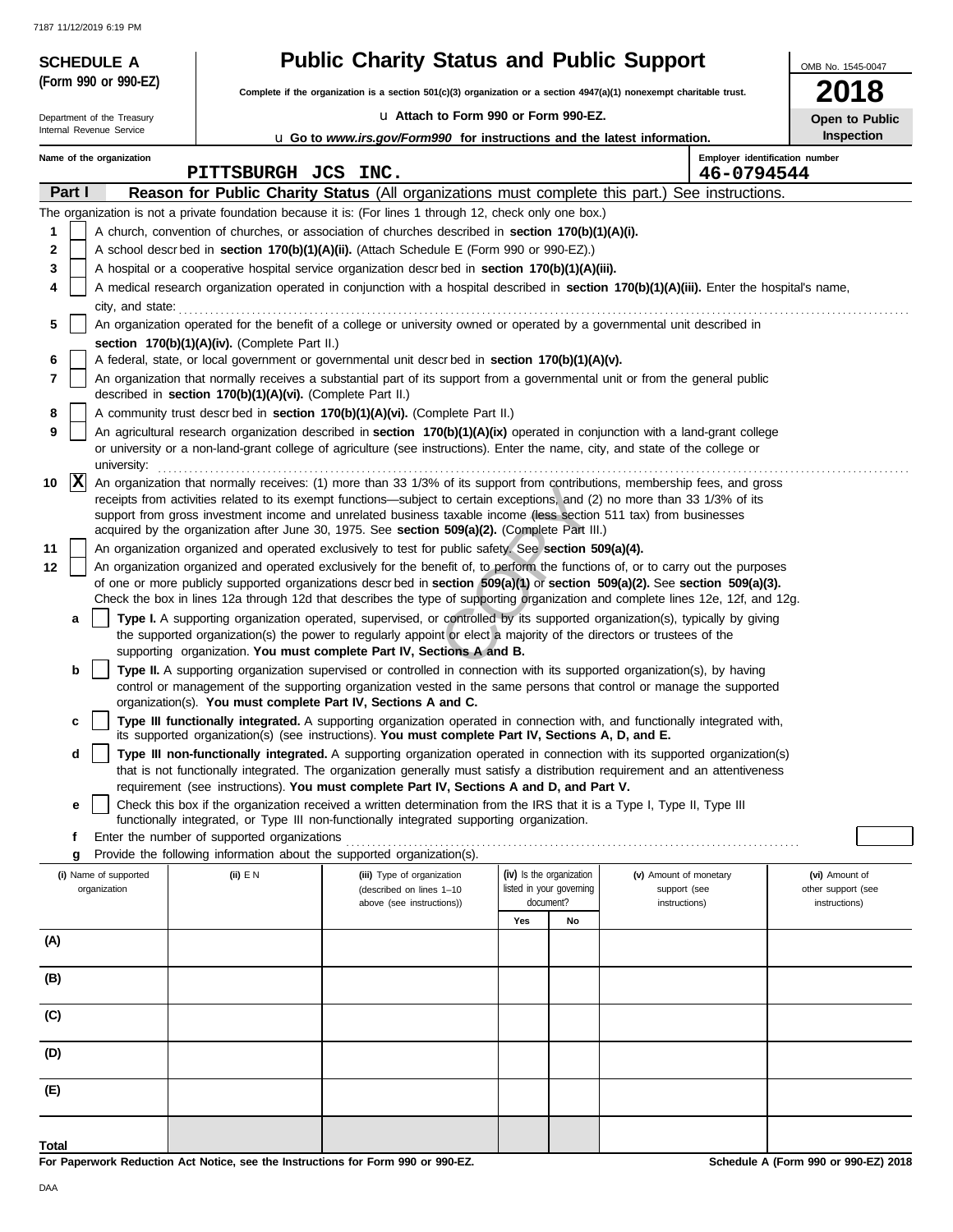|     | Schedule A (Form 990 or 990-EZ) 2018                                                                                                                                                                                        | PITTSBURGH JCS INC. |          |            |            | 46-0794544 | Page 2    |
|-----|-----------------------------------------------------------------------------------------------------------------------------------------------------------------------------------------------------------------------------|---------------------|----------|------------|------------|------------|-----------|
|     | Support Schedule for Organizations Described in Sections 170(b)(1)(A)(iv) and 170(b)(1)(A)(vi)<br>Part II                                                                                                                   |                     |          |            |            |            |           |
|     | (Complete only if you checked the box on line 5, 7, or 8 of Part I or if the organization failed to qualify under                                                                                                           |                     |          |            |            |            |           |
|     | Part III. If the organization fails to qualify under the tests listed below, please complete Part III.)                                                                                                                     |                     |          |            |            |            |           |
|     | <b>Section A. Public Support</b>                                                                                                                                                                                            |                     |          |            |            |            |           |
|     | Calendar year (or fiscal year beginning in)<br>$\mathbf{u}$                                                                                                                                                                 | (a) 2014            | (b) 2015 | $(c)$ 2016 | $(d)$ 2017 | (e) $2018$ | (f) Total |
| 1   | Gifts, grants, contributions, and<br>membership fees received. (Do not<br>include any "unusual grants.")                                                                                                                    |                     |          |            |            |            |           |
| 2   | Tax revenues levied for the<br>organization's benefit and either paid<br>to or expended on its behalf                                                                                                                       |                     |          |            |            |            |           |
| 3   | The value of services or facilities<br>furnished by a governmental unit to the<br>organization without charge                                                                                                               |                     |          |            |            |            |           |
| 4   | Total. Add lines 1 through 3                                                                                                                                                                                                |                     |          |            |            |            |           |
| 5   | The portion of total contr butions by<br>each person (other than a<br>governmental unit or publicly<br>supported organization) included on<br>line 1 that exceeds 2% of the amount<br>shown on line 11, column (f) $\ldots$ |                     |          |            |            |            |           |
| 6   | Public support. Subtract line 5 from line 4.                                                                                                                                                                                |                     |          |            |            |            |           |
|     | <b>Section B. Total Support</b>                                                                                                                                                                                             |                     |          |            |            |            |           |
|     | Calendar year (or fiscal year beginning in) <b>u</b>                                                                                                                                                                        | (a) 2014            | (b) 2015 | $(c)$ 2016 | $(d)$ 2017 | (e) 2018   | (f) Total |
| 7   | Amounts from line 4                                                                                                                                                                                                         |                     |          |            |            |            |           |
| 8   | Gross income from interest, dividends,<br>payments received on securities loans,<br>rents, royalties, and income from<br>similar sources $\ldots, \ldots, \ldots, \ldots, \ldots, \ldots$                                   |                     |          |            |            |            |           |
| 9   | Net income from unrelated business<br>activities, whether or not the business<br>is regularly carried on                                                                                                                    |                     |          |            |            |            |           |
| 10  | Other income. Do not include gain or<br>loss from the sale of capital assets<br>(Explain in Part VI.)                                                                                                                       |                     |          |            |            |            |           |
| 11  | Total support. Add lines 7 through 10                                                                                                                                                                                       |                     |          |            |            |            |           |
| 12  |                                                                                                                                                                                                                             |                     |          |            |            | 12         |           |
| 13  | First five years. If the Form 990 is for the organization's first, second, third, fourth, or fifth tax year as a section 501(c)(3)                                                                                          |                     |          |            |            |            |           |
|     | organization, check this box and stop here                                                                                                                                                                                  |                     |          |            |            |            |           |
|     | Section C. Computation of Public Support Percentage                                                                                                                                                                         |                     |          |            |            |            |           |
| 14  | Public support percentage for 2018 (line 6, column (f) divided by line 11, column (f)) [[[[[[[[[[[[[[[[[[[[[[                                                                                                               |                     |          |            |            | 14         | %         |
| 15  | Public support percentage from 2017 Schedule A, Part II, line 14                                                                                                                                                            |                     |          |            |            | 15         | %         |
| 16a | 33 1/3% support test-2018. If the organization did not check the box on line 13, and line 14 is 33 1/3% or more, check this                                                                                                 |                     |          |            |            |            |           |
|     | box and stop here. The organization qualifies as a publicly supported organization                                                                                                                                          |                     |          |            |            |            |           |
| b   | 33 1/3% support test-2017. If the organization did not check a box on line 13 or 16a, and line 15 is 33 1/3% or more, check                                                                                                 |                     |          |            |            |            |           |
|     | this box and stop here. The organization qualifies as a publicly supported organization                                                                                                                                     |                     |          |            |            |            |           |
| 17a | 10%-facts-and-circumstances test-2018. If the organization did not check a box on line 13, 16a, or 16b, and line 14 is                                                                                                      |                     |          |            |            |            |           |
|     | 10% or more, and if the organization meets the "facts-and-circumstances" test, check this box and stop here. Explain in                                                                                                     |                     |          |            |            |            |           |
|     | Part VI how the organization meets the "facts-and-circumstances" test. The organization qualifies as a publicly supported                                                                                                   |                     |          |            |            |            |           |
|     | organization                                                                                                                                                                                                                |                     |          |            |            |            |           |
| b   | 10%-facts-and-circumstances test-2017. If the organization did not check a box on line 13, 16a, 16b, or 17a, and line                                                                                                       |                     |          |            |            |            |           |
|     | 15 is 10% or more, and if the organization meets the "facts-and-circumstances" test, check this box and stop here.                                                                                                          |                     |          |            |            |            |           |
|     | Explain in Part VI how the organization meets the "facts-and-circumstances" test. The organization qualifies as a publicly                                                                                                  |                     |          |            |            |            |           |
|     | supported organization                                                                                                                                                                                                      |                     |          |            |            |            |           |
| 18  | <b>Private foundation.</b> If the organization did not check a box on line 13, 16a, 16b, 17a, or 17b, check this box and see<br>instructions                                                                                |                     |          |            |            |            |           |

**Schedule A (Form 990 or 990-EZ) 2018**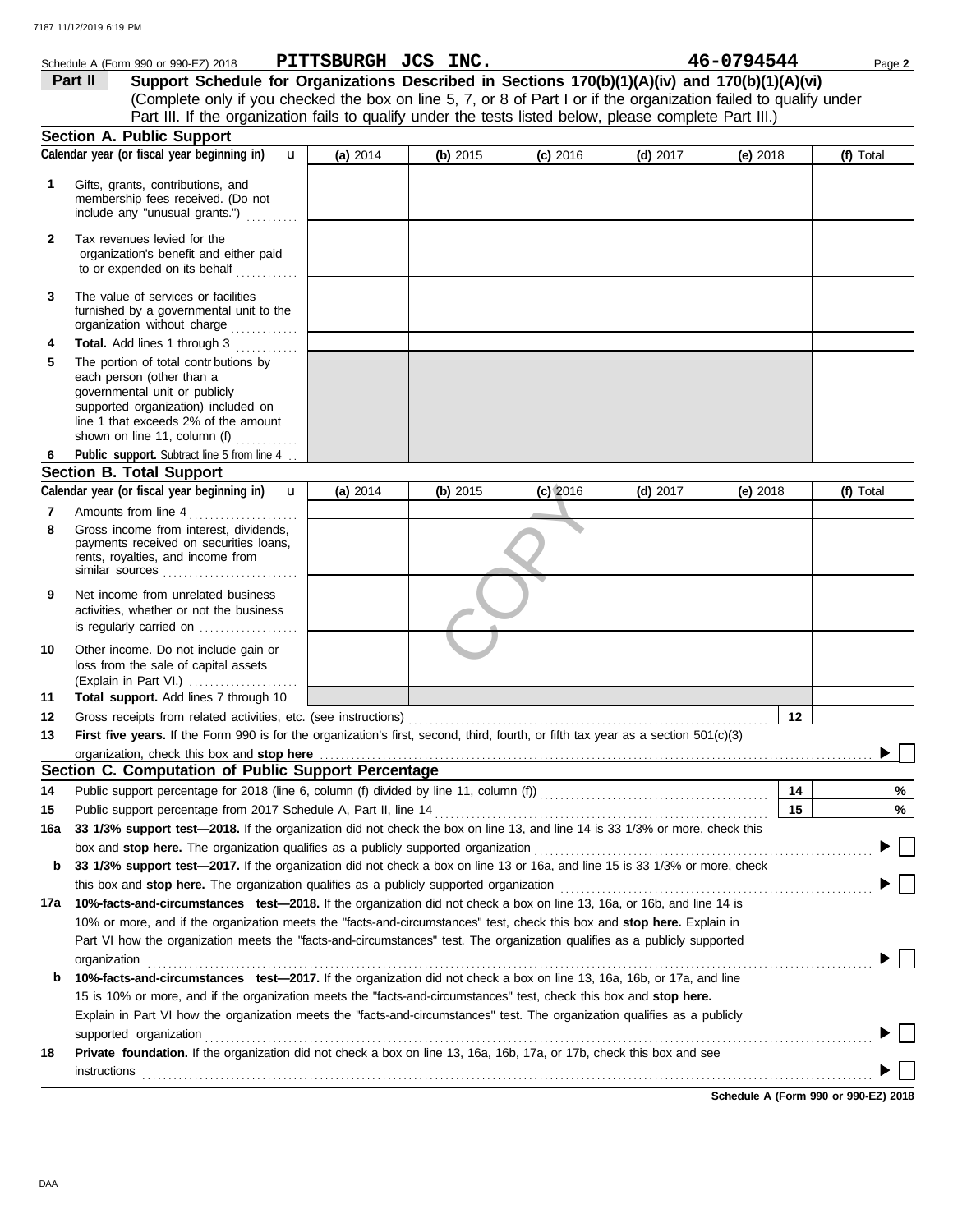|              | Schedule A (Form 990 or 990-EZ) 2018                                                                                                                                                                                                                                                                | PITTSBURGH JCS INC. |            |            |            | 46-0794544 | Page 3    |
|--------------|-----------------------------------------------------------------------------------------------------------------------------------------------------------------------------------------------------------------------------------------------------------------------------------------------------|---------------------|------------|------------|------------|------------|-----------|
|              | Support Schedule for Organizations Described in Section 509(a)(2)<br>Part III<br>(Complete only if you checked the box on line 10 of Part I or if the organization failed to qualify under Part II.<br>If the organization fails to qualify under the tests listed below, please complete Part II.) |                     |            |            |            |            |           |
|              | <b>Section A. Public Support</b>                                                                                                                                                                                                                                                                    |                     |            |            |            |            |           |
|              | Calendar year (or fiscal year beginning in)<br>u                                                                                                                                                                                                                                                    | (a) 2014            | (b) 2015   | $(c)$ 2016 | $(d)$ 2017 | (e) $2018$ | (f) Total |
| 1            | Gifts, grants, contributions, and membership<br>fees received. (Do not include any "unusual grants.")                                                                                                                                                                                               |                     |            |            |            |            |           |
| $\mathbf{2}$ | Gross receipts from admissions, merchandise<br>sold or services performed, or facilities<br>furnished in any activity that is related to the<br>organization's tax-exempt purpose                                                                                                                   | 273,680             | 233,754    | 460,591    | 397,984    | 470,781    | 1,836,790 |
| 3            | Gross receipts from activities that are not an<br>unrelated trade or business under section 513                                                                                                                                                                                                     |                     |            |            |            |            |           |
| 4            | Tax revenues levied for the<br>organization's benefit and either paid<br>to or expended on its behalf<br>.                                                                                                                                                                                          |                     |            |            |            |            |           |
| 5            | The value of services or facilities<br>furnished by a governmental unit to the<br>organization without charge                                                                                                                                                                                       |                     |            |            |            |            |           |
| 6            | Total. Add lines 1 through 5                                                                                                                                                                                                                                                                        | 273,680             | 233,754    | 460,591    | 397,984    | 470,781    | 1,836,790 |
| 7a           | Amounts included on lines 1, 2, and 3<br>received from disqualified persons                                                                                                                                                                                                                         |                     |            |            |            |            |           |
| b            | Amounts included on lines 2 and 3<br>received from other than disqualified<br>persons that exceed the greater of \$5,000<br>or 1% of the amount on line 13 for the year $\ldots$                                                                                                                    |                     |            |            |            |            |           |
| c            | Add lines 7a and 7b                                                                                                                                                                                                                                                                                 |                     |            |            |            |            |           |
| 8            | Public support. (Subtract line 7c from<br>line $6.$ )                                                                                                                                                                                                                                               |                     |            |            |            |            | 1,836,790 |
|              | <b>Section B. Total Support</b>                                                                                                                                                                                                                                                                     |                     |            |            |            |            |           |
|              | Calendar year (or fiscal year beginning in)<br>$\mathbf{u}$                                                                                                                                                                                                                                         | (a) 2014            | (b) $2015$ | $(c)$ 2016 | $(d)$ 2017 | (e) $2018$ | (f) Total |
| 9            | Amounts from line 6                                                                                                                                                                                                                                                                                 | 273,680             | 233,754    | 460,591    | 397,984    | 470,781    | 1,836,790 |
| 10a          | Gross income from interest, dividends,<br>payments received on securities loans, rents,<br>royalties, and income from similar sources                                                                                                                                                               |                     | 41         | 545        | 459        | 925        | 1,970     |
| b            | Unrelated business taxable income (less<br>section 511 taxes) from businesses<br>acquired after June 30, 1975                                                                                                                                                                                       |                     |            |            |            |            |           |
| c            |                                                                                                                                                                                                                                                                                                     |                     | 41         | 545        | 459        | 925        | 1,970     |
| 11           | Net income from unrelated business<br>activities not included in line 10b, whether<br>or not the business is regularly carried on                                                                                                                                                                   |                     |            |            |            |            |           |
| 12           | Other income. Do not include gain or<br>loss from the sale of capital assets<br>(Explain in Part VI.)                                                                                                                                                                                               |                     |            |            |            |            |           |
| 13           | Total support. (Add lines 9, 10c, 11,<br>and 12.) $\ldots$                                                                                                                                                                                                                                          | 273,680             | 233,795    | 461,136    | 398,443    | 471,706    | 1,838,760 |
| 14           | First five years. If the Form 990 is for the organization's first, second, third, fourth, or fifth tax year as a section 501(c)(3)<br>organization, check this box and stop here                                                                                                                    |                     |            |            |            |            |           |
|              | Section C. Computation of Public Support Percentage                                                                                                                                                                                                                                                 |                     |            |            |            |            |           |
| 15           |                                                                                                                                                                                                                                                                                                     |                     |            |            |            | 15         | 99.89%    |
| 16           |                                                                                                                                                                                                                                                                                                     |                     |            |            |            | 16         | 99.94%    |
|              | Section D. Computation of Investment Income Percentage                                                                                                                                                                                                                                              |                     |            |            |            |            |           |
| 17           | Investment income percentage for 2018 (line 10c, column (f), divided by line 13, column (f))                                                                                                                                                                                                        |                     |            |            |            | 17         | %         |

**18** Investment income percentage for **2018** (line 10c, column (f), divided by line 13, column (f)) . . . . . . . . . . . . . . . . . . . . . . . . . . . . . . . . . . . Investment income percentage from **2017** Schedule A, Part III, line 17 . . . . . . . . . . . . . . . . . . . . . . . . . . . . . . . . . . . . . . . . . . . . . . . . . . . . . . . . . .

17 is not more than 33 1/3%, check this box and **stop here.** The organization qualifies as a publicly supported organization . . . . . . . . . . . . . . . . . . . . . **19a 33 1/3% support tests—2018.** If the organization did not check the box on line 14, and line 15 is more than 33 1/3%, and line **b 33 1/3% support tests—2017.** If the organization did not check a box on line 14 or line 19a, and line 16 is more than 33 1/3%, and **X**

line 18 is not more than 33 1/3%, check this box and stop here. The organization qualifies as a publicly supported organization .................

**20 Private foundation.** If the organization did not check a box on line 14, 19a, or 19b, check this box and see instructions . . . . . . . . . . . . . . . . . . . . . . . . .

**Schedule A (Form 990 or 990-EZ) 2018**

**18**

%

▶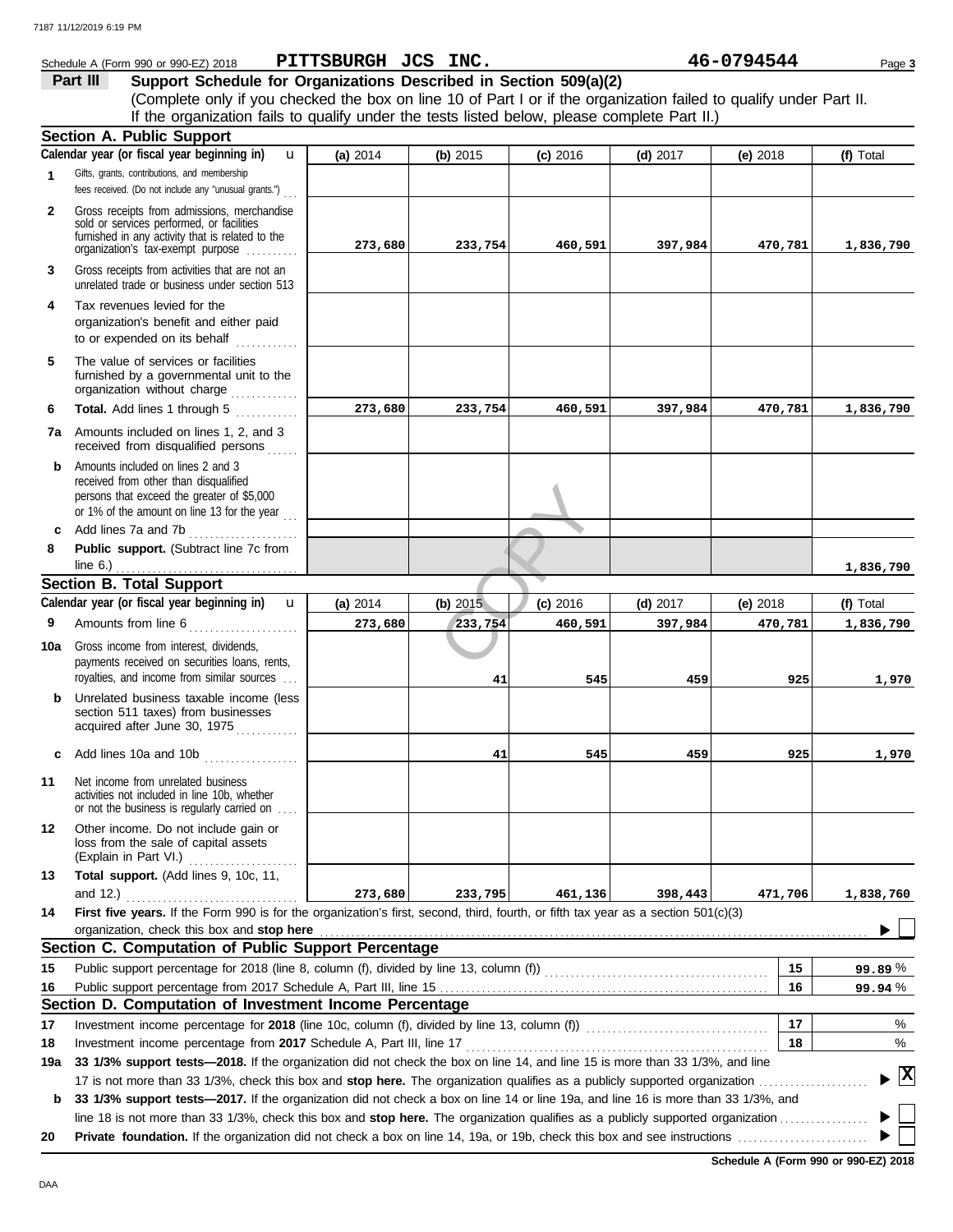| Part IV   | <b>Supporting Organizations</b><br>(Complete only if you checked a box in line 12 on Part I. If you checked 12a of Part I, complete Sections A<br>and B. If you checked 12b of Part I, complete Sections A and C. If you checked 12c of Part I, complete<br>Sections A, D, and E. If you checked 12d of Part I, complete Sections A and D, and complete Part V.)<br>Section A. All Supporting Organizations |                                                         |           |
|-----------|-------------------------------------------------------------------------------------------------------------------------------------------------------------------------------------------------------------------------------------------------------------------------------------------------------------------------------------------------------------------------------------------------------------|---------------------------------------------------------|-----------|
|           |                                                                                                                                                                                                                                                                                                                                                                                                             |                                                         |           |
|           |                                                                                                                                                                                                                                                                                                                                                                                                             |                                                         |           |
|           |                                                                                                                                                                                                                                                                                                                                                                                                             |                                                         |           |
|           |                                                                                                                                                                                                                                                                                                                                                                                                             |                                                         |           |
|           |                                                                                                                                                                                                                                                                                                                                                                                                             |                                                         |           |
|           |                                                                                                                                                                                                                                                                                                                                                                                                             |                                                         | Yes<br>No |
| 1         | Are all of the organization's supported organizations listed by name in the organization's governing                                                                                                                                                                                                                                                                                                        |                                                         |           |
|           | documents? If "No," describe in Part VI how the supported organizations are designated. If designated by                                                                                                                                                                                                                                                                                                    |                                                         |           |
|           | class or purpose, describe the designation. If historic and continuing relationship, explain.                                                                                                                                                                                                                                                                                                               | 1                                                       |           |
| 2         | Did the organization have any supported organization that does not have an IRS determination of status                                                                                                                                                                                                                                                                                                      |                                                         |           |
|           | under section 509(a)(1) or (2)? If "Yes," explain in Part VI how the organization determined that the supported                                                                                                                                                                                                                                                                                             |                                                         |           |
|           | organization was described in section $509(a)(1)$ or (2).                                                                                                                                                                                                                                                                                                                                                   | 2                                                       |           |
| За        | Did the organization have a supported organization descrbed in section $501(c)(4)$ , $(5)$ , or $(6)?$ If "Yes," answer                                                                                                                                                                                                                                                                                     |                                                         |           |
|           | $(b)$ and $(c)$ below.                                                                                                                                                                                                                                                                                                                                                                                      | За                                                      |           |
| b         | Did the organization confirm that each supported organization qualified under section $501(c)(4)$ , $(5)$ , or $(6)$ and                                                                                                                                                                                                                                                                                    |                                                         |           |
|           | satisfied the public support tests under section 509(a)(2)? If "Yes," describe in Part VI when and how the                                                                                                                                                                                                                                                                                                  |                                                         |           |
|           | organization made the determination.                                                                                                                                                                                                                                                                                                                                                                        | 3b                                                      |           |
| c         | Did the organization ensure that all support to such organizations was used exclusively for section $170(c)(2)(B)$                                                                                                                                                                                                                                                                                          |                                                         |           |
|           | purposes? If "Yes," explain in Part VI what controls the organization put in place to ensure such use.                                                                                                                                                                                                                                                                                                      | 3c                                                      |           |
| 4a        | Was any supported organization not organized in the United States ("foreign supported organization")? If                                                                                                                                                                                                                                                                                                    |                                                         |           |
|           | "Yes," and if you checked 12a or 12b in Part I, answer (b) and (c) below.                                                                                                                                                                                                                                                                                                                                   | 4a                                                      |           |
| b         | Did the organization have ultimate control and discretion in deciding whether to make grants to the foreign                                                                                                                                                                                                                                                                                                 |                                                         |           |
|           | supported organization? If "Yes," describe in Part VI how the organization had such control and discretion                                                                                                                                                                                                                                                                                                  |                                                         |           |
|           | despite being controlled or supervised by or in connection with its supported organizations.                                                                                                                                                                                                                                                                                                                | 4b                                                      |           |
| c         | Did the organization support any foreign supported organization that does not have an IRS determination                                                                                                                                                                                                                                                                                                     |                                                         |           |
|           | under sections $501(c)(3)$ and $509(a)(1)$ or (2)? If "Yes," explain in Part VI what controls the organization used                                                                                                                                                                                                                                                                                         |                                                         |           |
|           | to ensure that all support to the foreign supported organization was used exclusively for section $170(c)(2)(B)$                                                                                                                                                                                                                                                                                            |                                                         |           |
| purposes. |                                                                                                                                                                                                                                                                                                                                                                                                             | 4c                                                      |           |
| 5a        | Did the organization add, substitute, or remove any supported organizations during the tax year? If "Yes,"                                                                                                                                                                                                                                                                                                  |                                                         |           |
|           | answer (b) and (c) below (if applicable). Also, provide detail in Part VI, including (i) the names and EIN                                                                                                                                                                                                                                                                                                  |                                                         |           |
|           | numbers of the supported organizations added, substituted, or removed; (ii) the reasons for each such action;                                                                                                                                                                                                                                                                                               |                                                         |           |
|           | (iii) the authority under the organization's organizing document authorizing such action; and (iv) how the action                                                                                                                                                                                                                                                                                           |                                                         |           |
|           | was accomplished (such as by amendment to the organizing document).                                                                                                                                                                                                                                                                                                                                         | 5a                                                      |           |
| b         | Type I or Type II only. Was any added or substituted supported organization part of a class already                                                                                                                                                                                                                                                                                                         |                                                         |           |
|           | designated in the organization's organizing document?                                                                                                                                                                                                                                                                                                                                                       | 5b                                                      |           |
| c         | Substitutions only. Was the substitution the result of an event beyond the organization's control?                                                                                                                                                                                                                                                                                                          | 5c                                                      |           |
| 6         | Did the organization provide support (whether in the form of grants or the provision of services or facilities) to                                                                                                                                                                                                                                                                                          |                                                         |           |
|           | anyone other than (i) its supported organizations, (ii) individuals that are part of the charitable class benefited                                                                                                                                                                                                                                                                                         |                                                         |           |
|           | by one or more of its supported organizations, or (iii) other supporting organizations that also support or                                                                                                                                                                                                                                                                                                 |                                                         |           |
|           | benefit one or more of the filing organization's supported organizations? If "Yes," provide detail in Part VI.                                                                                                                                                                                                                                                                                              | 6                                                       |           |
| 7         | Did the organization provide a grant, loan, compensation, or other similar payment to a substantial contributor                                                                                                                                                                                                                                                                                             |                                                         |           |
|           | (as defined in section $4958(c)(3)(C)$ ), a family member of a substantial contributor, or a 35% controlled entity                                                                                                                                                                                                                                                                                          |                                                         |           |
|           | with regard to a substantial contributor? If "Yes," complete Part I of Schedule L (Form 990 or 990-EZ).                                                                                                                                                                                                                                                                                                     | 7                                                       |           |
| 8         | Did the organization make a loan to a disqualified person (as defined in section 4958) not described in line 7?                                                                                                                                                                                                                                                                                             |                                                         |           |
|           | If "Yes," complete Part I of Schedule L (Form 990 or 990-EZ).                                                                                                                                                                                                                                                                                                                                               | 8                                                       |           |
| 9а        | Was the organization controlled directly or indirectly at any time during the tax year by one or more                                                                                                                                                                                                                                                                                                       |                                                         |           |
|           | disqualified persons as defined in section 4946 (other than foundation managers and organizations described                                                                                                                                                                                                                                                                                                 |                                                         |           |
|           | in section $509(a)(1)$ or (2))? If "Yes," provide detail in Part VI.                                                                                                                                                                                                                                                                                                                                        | 9a                                                      |           |
| b         | Did one or more disqualified persons (as defined in line 9a) hold a controlling interest in any entity in which                                                                                                                                                                                                                                                                                             |                                                         |           |
|           | the supporting organization had an interest? If "Yes," provide detail in Part VI.                                                                                                                                                                                                                                                                                                                           | 9b                                                      |           |
| c         | Did a disqualified person (as defined in line 9a) have an ownership interest in, or derive any personal benefit                                                                                                                                                                                                                                                                                             |                                                         |           |
|           | from, assets in which the supporting organization also had an interest? If "Yes," provide detail in Part VI.                                                                                                                                                                                                                                                                                                | 9c                                                      |           |
| 10a       | Was the organization subject to the excess business holdings rules of section 4943 because of section                                                                                                                                                                                                                                                                                                       |                                                         |           |
|           | 4943(f) (regarding certain Type II supporting organizations, and all Type III non-functionally integrated                                                                                                                                                                                                                                                                                                   |                                                         |           |
|           | supporting organizations)? If "Yes," answer 10b below.                                                                                                                                                                                                                                                                                                                                                      | 10a                                                     |           |
| b         | Did the organization have any excess business holdings in the tax year? (Use Schedule C, Form 4720, to                                                                                                                                                                                                                                                                                                      |                                                         |           |
|           | determine whether the organization had excess business holdings.)                                                                                                                                                                                                                                                                                                                                           | 10 <sub>b</sub><br>Schedule A (Form 990 or 990-EZ) 2018 |           |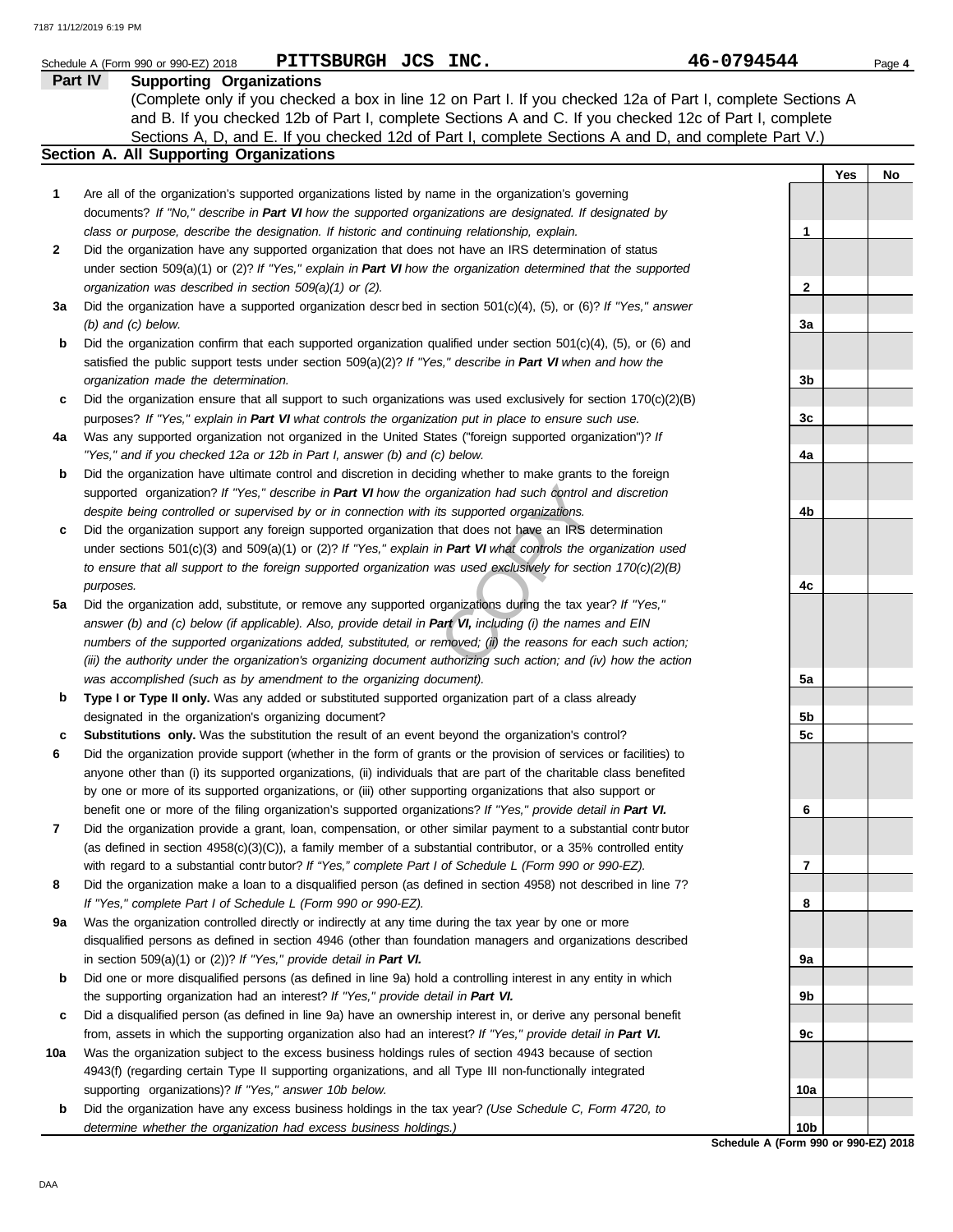|              | PITTSBURGH JCS INC.<br>Schedule A (Form 990 or 990-EZ) 2018                                                                                                                                                                              | 46-0794544             |     | Page 5 |
|--------------|------------------------------------------------------------------------------------------------------------------------------------------------------------------------------------------------------------------------------------------|------------------------|-----|--------|
| Part IV      | <b>Supporting Organizations (continued)</b>                                                                                                                                                                                              |                        |     |        |
|              |                                                                                                                                                                                                                                          |                        | Yes | No     |
| 11           | Has the organization accepted a gift or contrbution from any of the following persons?                                                                                                                                                   |                        |     |        |
| а            | A person who directly or indirectly controls, either alone or together with persons described in (b) and (c)                                                                                                                             |                        |     |        |
|              | below, the governing body of a supported organization?                                                                                                                                                                                   | 11a<br>11 <sub>b</sub> |     |        |
|              | <b>b</b> A family member of a person descr bed in (a) above?<br>c A 35% controlled entity of a person described in (a) or (b) above? If "Yes" to a, b, or c, provide detail in Part VI.                                                  | 11c                    |     |        |
|              | <b>Section B. Type I Supporting Organizations</b>                                                                                                                                                                                        |                        |     |        |
|              |                                                                                                                                                                                                                                          |                        | Yes | No     |
| 1            | Did the directors, trustees, or membership of one or more supported organizations have the power to                                                                                                                                      |                        |     |        |
|              | regularly appoint or elect at least a majority of the organization's directors or trustees at all times during the                                                                                                                       |                        |     |        |
|              | tax year? If "No," describe in Part VI how the supported organization(s) effectively operated, supervised, or                                                                                                                            |                        |     |        |
|              | controlled the organization's activities. If the organization had more than one supported organization,                                                                                                                                  |                        |     |        |
|              | describe how the powers to appoint and/or remove directors or trustees were allocated among the supported                                                                                                                                |                        |     |        |
|              | organizations and what conditions or restrictions, if any, applied to such powers during the tax year.                                                                                                                                   | 1                      |     |        |
| 2            | Did the organization operate for the benefit of any supported organization other than the supported                                                                                                                                      |                        |     |        |
|              | organization(s) that operated, supervised, or controlled the supporting organization? If "Yes," explain in Part                                                                                                                          |                        |     |        |
|              | VI how providing such benefit carried out the purposes of the supported organization(s) that operated,                                                                                                                                   |                        |     |        |
|              | supervised, or controlled the supporting organization.                                                                                                                                                                                   | $\mathbf{2}$           |     |        |
|              | Section C. Type II Supporting Organizations                                                                                                                                                                                              |                        |     |        |
|              |                                                                                                                                                                                                                                          |                        | Yes | No     |
| 1            | Were a majority of the organization's directors or trustees during the tax year also a majority of the directors                                                                                                                         |                        |     |        |
|              | or trustees of each of the organization's supported organization(s)? If "No," describe in Part VI how control                                                                                                                            |                        |     |        |
|              | or management of the supporting organization was vested in the same persons that controlled or managed                                                                                                                                   | 1                      |     |        |
|              | the supported organization(s).<br>Section D. All Type III Supporting Organizations                                                                                                                                                       |                        |     |        |
|              |                                                                                                                                                                                                                                          |                        | Yes | No     |
| 1            | Did the organization provide to each of its supported organizations, by the last day of the fifth month of the                                                                                                                           |                        |     |        |
|              | organization's tax year, (i) a written notice describing the type and amount of support provided during the prior tax                                                                                                                    |                        |     |        |
|              | year, (ii) a copy of the Form 990 that was most recently filed as of the date of notification, and (iii) copies of the                                                                                                                   |                        |     |        |
|              | organization's governing documents in effect on the date of notification, to the extent not previously provided?                                                                                                                         | 1                      |     |        |
| 2            | Were any of the organization's officers, directors, or trustees either (i) appointed or elected by the supported                                                                                                                         |                        |     |        |
|              | organization(s) or (ii) serving on the governing body of a supported organization? If "No," explain in Part VI how                                                                                                                       |                        |     |        |
|              | the organization maintained a close and continuous working relationship with the supported organization(s).                                                                                                                              | 2                      |     |        |
| 3            | By reason of the relationship descrbed in (2), did the organization's supported organizations have a                                                                                                                                     |                        |     |        |
|              | significant voice in the organization's investment policies and in directing the use of the organization's                                                                                                                               |                        |     |        |
|              | income or assets at all times during the tax year? If "Yes," describe in Part VI the role the organization's                                                                                                                             |                        |     |        |
|              | supported organizations played in this regard.                                                                                                                                                                                           | 3                      |     |        |
|              | Section E. Type III Functionally-Integrated Supporting Organizations                                                                                                                                                                     |                        |     |        |
| $\mathbf{1}$ | Check the box next to the method that the organization used to satisfy the Integral Part Test during the year (see instructions).                                                                                                        |                        |     |        |
| a<br>b       | The organization satisfied the Activities Test. Complete line 2 below.<br>The organization is the parent of each of its supported organizations. Complete line 3 below.                                                                  |                        |     |        |
| с            | The organization supported a governmental entity. Describe in Part VI how you supported a government entity (see instructions).                                                                                                          |                        |     |        |
|              |                                                                                                                                                                                                                                          |                        |     |        |
|              | 2 Activities Test. Answer (a) and (b) below.                                                                                                                                                                                             |                        | Yes | No     |
| а            | Did substantially all of the organization's activities during the tax year directly further the exempt purposes of                                                                                                                       |                        |     |        |
|              | the supported organization(s) to which the organization was responsive? If "Yes," then in Part VI identify                                                                                                                               |                        |     |        |
|              | those supported organizations and explain how these activities directly furthered their exempt purposes,                                                                                                                                 |                        |     |        |
|              | how the organization was responsive to those supported organizations, and how the organization determined                                                                                                                                |                        |     |        |
|              | that these activities constituted substantially all of its activities.                                                                                                                                                                   | 2a                     |     |        |
| b            | Did the activities described in (a) constitute activities that, but for the organization's involvement, one or more                                                                                                                      |                        |     |        |
|              | of the organization's supported organization(s) would have been engaged in? If "Yes," explain in Part VI the                                                                                                                             |                        |     |        |
|              | reasons for the organization's position that its supported organization(s) would have engaged in these                                                                                                                                   |                        |     |        |
|              | activities but for the organization's involvement.                                                                                                                                                                                       | 2b                     |     |        |
| 3            | Parent of Supported Organizations. Answer (a) and (b) below.                                                                                                                                                                             |                        |     |        |
| а            | Did the organization have the power to regularly appoint or elect a majority of the officers, directors, or                                                                                                                              |                        |     |        |
|              | trustees of each of the supported organizations? Provide details in Part VI.                                                                                                                                                             | За                     |     |        |
| b            | Did the organization exercise a substantial degree of direction over the policies, programs, and activities of each<br>of its supported organizations? If "Yes," describe in Part VI the role played by the organization in this regard. | 3 <sub>b</sub>         |     |        |
|              |                                                                                                                                                                                                                                          |                        |     |        |

DAA **Schedule A (Form 990 or 990-EZ) 2018**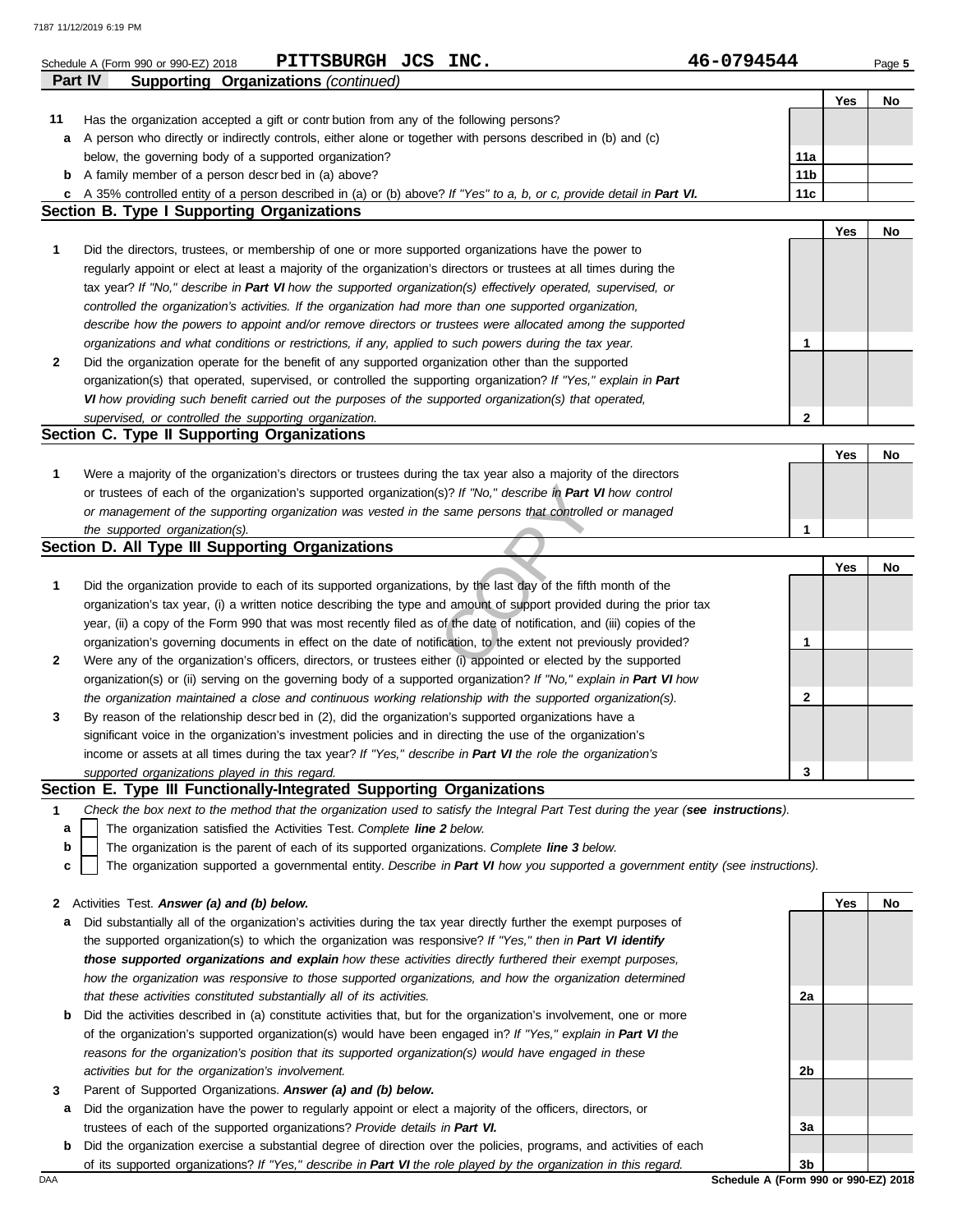|              | PITTSBURGH JCS INC.<br>Schedule A (Form 990 or 990-EZ) 2018                                                                      |                | 46-0794544     | Page 6                         |
|--------------|----------------------------------------------------------------------------------------------------------------------------------|----------------|----------------|--------------------------------|
| Part V       | Type III Non-Functionally Integrated 509(a)(3) Supporting Organizations                                                          |                |                |                                |
| $\mathbf{1}$ | Check here if the organization satisfied the Integral Part Test as a qualifying trust on Nov. 20, 1970 (explain in Part VI). See |                |                |                                |
|              | <b>instructions.</b> All other Type III non-functionally integrated supporting organizations must complete Sections A through E. |                |                |                                |
|              | Section A - Adjusted Net Income                                                                                                  |                | (A) Prior Year | (B) Current Year               |
|              |                                                                                                                                  |                |                | (optional)                     |
| 1            | Net short-term capital gain                                                                                                      | 1              |                |                                |
| $\mathbf{2}$ | Recoveries of prior-year distrbutions                                                                                            | $\overline{2}$ |                |                                |
| 3            | Other gross income (see instructions)                                                                                            | 3              |                |                                |
| 4            | Add lines 1 through 3.                                                                                                           | 4              |                |                                |
| 5            | Depreciation and depletion                                                                                                       | 5              |                |                                |
| 6            | Portion of operating expenses paid or incurred for production or                                                                 |                |                |                                |
|              | collection of gross income or for management, conservation, or                                                                   |                |                |                                |
|              | maintenance of property held for production of income (see instructions)                                                         | 6              |                |                                |
| 7            | Other expenses (see instructions)                                                                                                | $\overline{7}$ |                |                                |
| 8            | Adjusted Net Income (subtract lines 5, 6, and 7 from line 4)                                                                     | 8              |                |                                |
|              | <b>Section B - Minimum Asset Amount</b>                                                                                          |                | (A) Prior Year | (B) Current Year<br>(optional) |
| 1            | Aggregate fair market value of all non-exempt-use assets (see                                                                    |                |                |                                |
|              | instructions for short tax year or assets held for part of year):                                                                |                |                |                                |
|              | Average monthly value of securities<br>a                                                                                         | 1a             |                |                                |
|              | Average monthly cash balances<br>b                                                                                               | 1b             |                |                                |
|              | Fair market value of other non-exempt-use assets<br>c                                                                            | 1 <sub>c</sub> |                |                                |
|              | <b>Total</b> (add lines 1a, 1b, and 1c)<br>d                                                                                     | 1 <sub>d</sub> |                |                                |
|              | Discount claimed for blockage or other<br>e                                                                                      |                |                |                                |
|              | factors (explain in detail in <b>Part VI</b> ):                                                                                  |                |                |                                |
| $\mathbf{2}$ | Acquisition indebtedness applicable to non-exempt-use assets                                                                     | $\mathbf{2}$   |                |                                |
| 3            | Subtract line 2 from line 1d.                                                                                                    | 3              |                |                                |
| 4            | Cash deemed held for exempt use. Enter 1-1/2% of line 3 (for greater amount,                                                     |                |                |                                |
|              | see instructions).                                                                                                               | 4              |                |                                |
| 5            | Net value of non-exempt-use assets (subtract line 4 from line 3)                                                                 | 5              |                |                                |
| 6            | Multiply line 5 by .035.                                                                                                         | 6              |                |                                |
| 7            | Recoveries of prior-year distrbutions                                                                                            | 7              |                |                                |
| 8            | <b>Minimum Asset Amount</b> (add line 7 to line 6)                                                                               | 8              |                |                                |
|              | Section C - Distributable Amount                                                                                                 |                |                | Current Year                   |
| 1            | Adjusted net income for prior year (from Section A, line 8, Column A)                                                            | $\mathbf{1}$   |                |                                |
| $\mathbf{2}$ | Enter 85% of line 1.                                                                                                             | $\mathbf{2}$   |                |                                |
| 3            | Minimum asset amount for prior year (from Section B, line 8, Column A)                                                           | 3              |                |                                |
| 4            | Enter greater of line 2 or line 3.                                                                                               | 4              |                |                                |
| 5            | Income tax imposed in prior year                                                                                                 | 5              |                |                                |
| 6            | <b>Distributable Amount.</b> Subtract line 5 from line 4, unless subject to                                                      |                |                |                                |
|              | emergency temporary reduction (see instructions).                                                                                | 6              |                |                                |

**7** | Check here if the current year is the organization's first as a non-functionally integrated Type III supporting organization (see instructions).

**Schedule A (Form 990 or 990-EZ) 2018**

DAA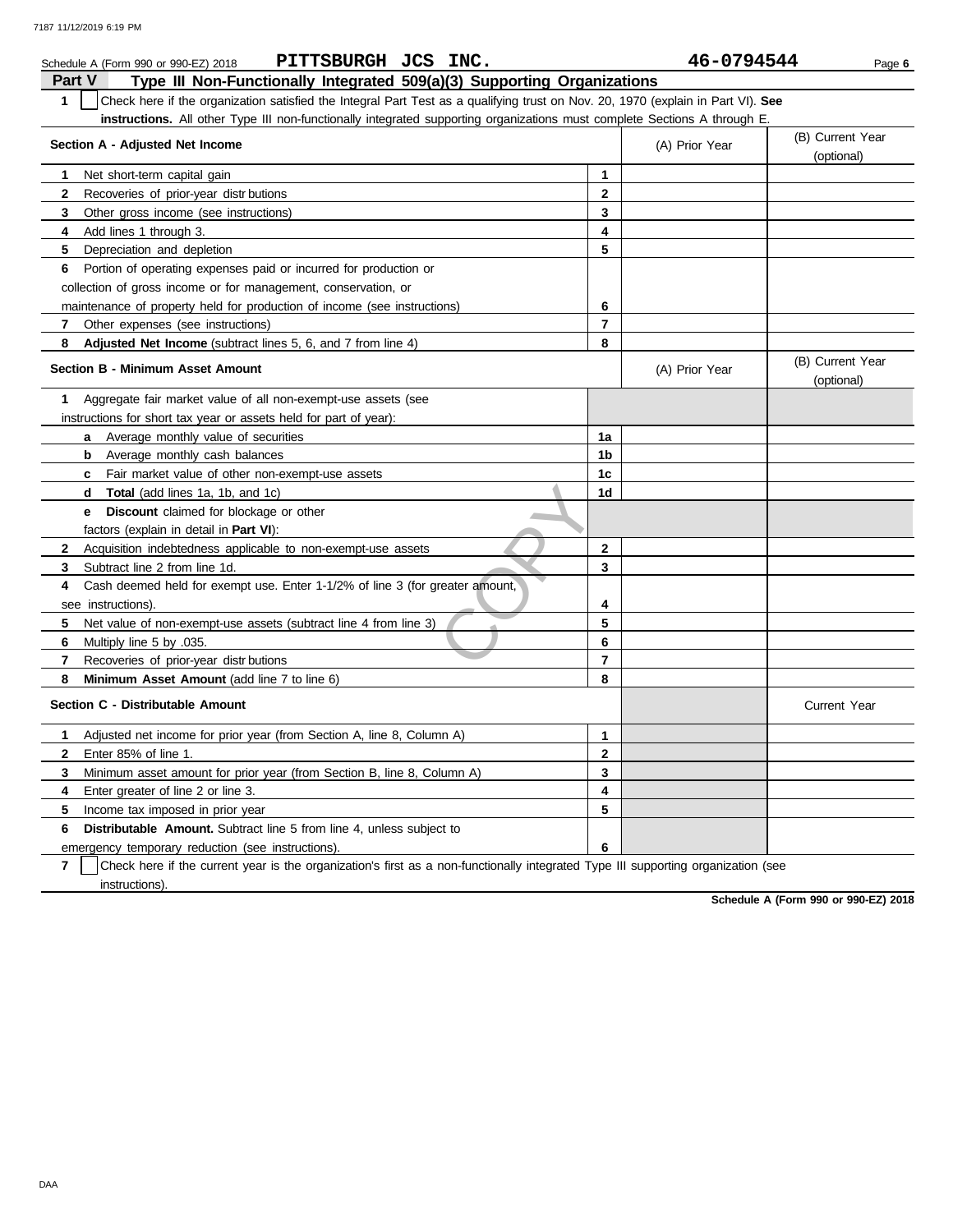|               | PITTSBURGH JCS INC.<br>Schedule A (Form 990 or 990-EZ) 2018                                                |                                    | 46-0794544                                    | Page 7                                           |
|---------------|------------------------------------------------------------------------------------------------------------|------------------------------------|-----------------------------------------------|--------------------------------------------------|
| <b>Part V</b> | Type III Non-Functionally Integrated 509(a)(3) Supporting Organizations (continued)                        |                                    |                                               |                                                  |
|               | <b>Section D - Distributions</b>                                                                           |                                    |                                               | <b>Current Year</b>                              |
| 1             | Amounts paid to supported organizations to accomplish exempt purposes                                      |                                    |                                               |                                                  |
| 2             | Amounts paid to perform activity that directly furthers exempt purposes of supported                       |                                    |                                               |                                                  |
|               | organizations, in excess of income from activity                                                           |                                    |                                               |                                                  |
| 3             | Administrative expenses paid to accomplish exempt purposes of supported organizations                      |                                    |                                               |                                                  |
| 4             | Amounts paid to acquire exempt-use assets                                                                  |                                    |                                               |                                                  |
| 5             | Qualified set-aside amounts (prior IRS approval required)                                                  |                                    |                                               |                                                  |
| 6             | Other distributions (describe in Part VI). See instructions.                                               |                                    |                                               |                                                  |
| 7             | Total annual distributions. Add lines 1 through 6.                                                         |                                    |                                               |                                                  |
| 8             | Distr butions to attentive supported organizations to which the organization is responsive                 |                                    |                                               |                                                  |
|               | (provide details in Part VI). See instructions.                                                            |                                    |                                               |                                                  |
| 9             | Distr butable amount for 2018 from Section C, line 6                                                       |                                    |                                               |                                                  |
| 10            | Line 8 amount divided by line 9 amount                                                                     |                                    |                                               |                                                  |
|               | <b>Section E - Distribution Allocations (see instructions)</b>                                             | (i)<br><b>Excess Distributions</b> | (ii)<br><b>Underdistributions</b><br>Pre-2018 | (iii)<br><b>Distributable</b><br>Amount for 2018 |
| 1             | Distr butable amount for 2018 from Section C, line 6                                                       |                                    |                                               |                                                  |
| $\mathbf{2}$  | Underdistr butions, if any, for years prior to 2018<br>(reasonable cause required-explain in Part VI). See |                                    |                                               |                                                  |
|               | instructions.                                                                                              |                                    |                                               |                                                  |
| 3             | Excess distrbutions carryover, if any, to 2018                                                             |                                    |                                               |                                                  |
|               |                                                                                                            |                                    |                                               |                                                  |
|               |                                                                                                            |                                    |                                               |                                                  |
|               |                                                                                                            |                                    |                                               |                                                  |
|               |                                                                                                            |                                    |                                               |                                                  |
|               |                                                                                                            |                                    |                                               |                                                  |
|               | f Total of lines 3a through e                                                                              |                                    |                                               |                                                  |
|               | g Applied to underdistributions of prior years<br>h Applied to 2018 distributable amount                   |                                    |                                               |                                                  |
|               | Carryover from 2013 not applied (see instructions)                                                         |                                    |                                               |                                                  |
| Î.            |                                                                                                            |                                    |                                               |                                                  |
| 4             | Remainder. Subtract lines 3g, 3h, and 3i from 3f.<br>Distr butions for 2018 from                           |                                    |                                               |                                                  |
|               | Section D, line 7:<br>\$                                                                                   |                                    |                                               |                                                  |
|               | a Applied to underdistributions of prior years                                                             |                                    |                                               |                                                  |
|               | <b>b</b> Applied to 2018 distributable amount                                                              |                                    |                                               |                                                  |
|               | c Remainder. Subtract lines 4a and 4b from 4.                                                              |                                    |                                               |                                                  |
| 5             | Remaining underdistr butions for years prior to 2018, if                                                   |                                    |                                               |                                                  |
|               | any. Subtract lines 3g and 4a from line 2. For result                                                      |                                    |                                               |                                                  |
|               | greater than zero, explain in Part VI. See instructions.                                                   |                                    |                                               |                                                  |
| 6             | Remaining underdistr butions for 2018. Subtract lines 3h                                                   |                                    |                                               |                                                  |
|               |                                                                                                            |                                    |                                               |                                                  |
|               | and 4b from line 1. For result greater than zero, explain in                                               |                                    |                                               |                                                  |
|               | Part VI. See instructions.                                                                                 |                                    |                                               |                                                  |
| 7             | Excess distributions carryover to 2019. Add lines 3j                                                       |                                    |                                               |                                                  |
|               | and 4c.                                                                                                    |                                    |                                               |                                                  |
| 8             | Breakdown of line 7:                                                                                       |                                    |                                               |                                                  |
|               | a Excess from 2014                                                                                         |                                    |                                               |                                                  |
|               | <b>b</b> Excess from 2015                                                                                  |                                    |                                               |                                                  |
|               |                                                                                                            |                                    |                                               |                                                  |
|               |                                                                                                            |                                    |                                               |                                                  |
|               | e Excess from 2018                                                                                         |                                    |                                               |                                                  |

**Schedule A (Form 990 or 990-EZ) 2018**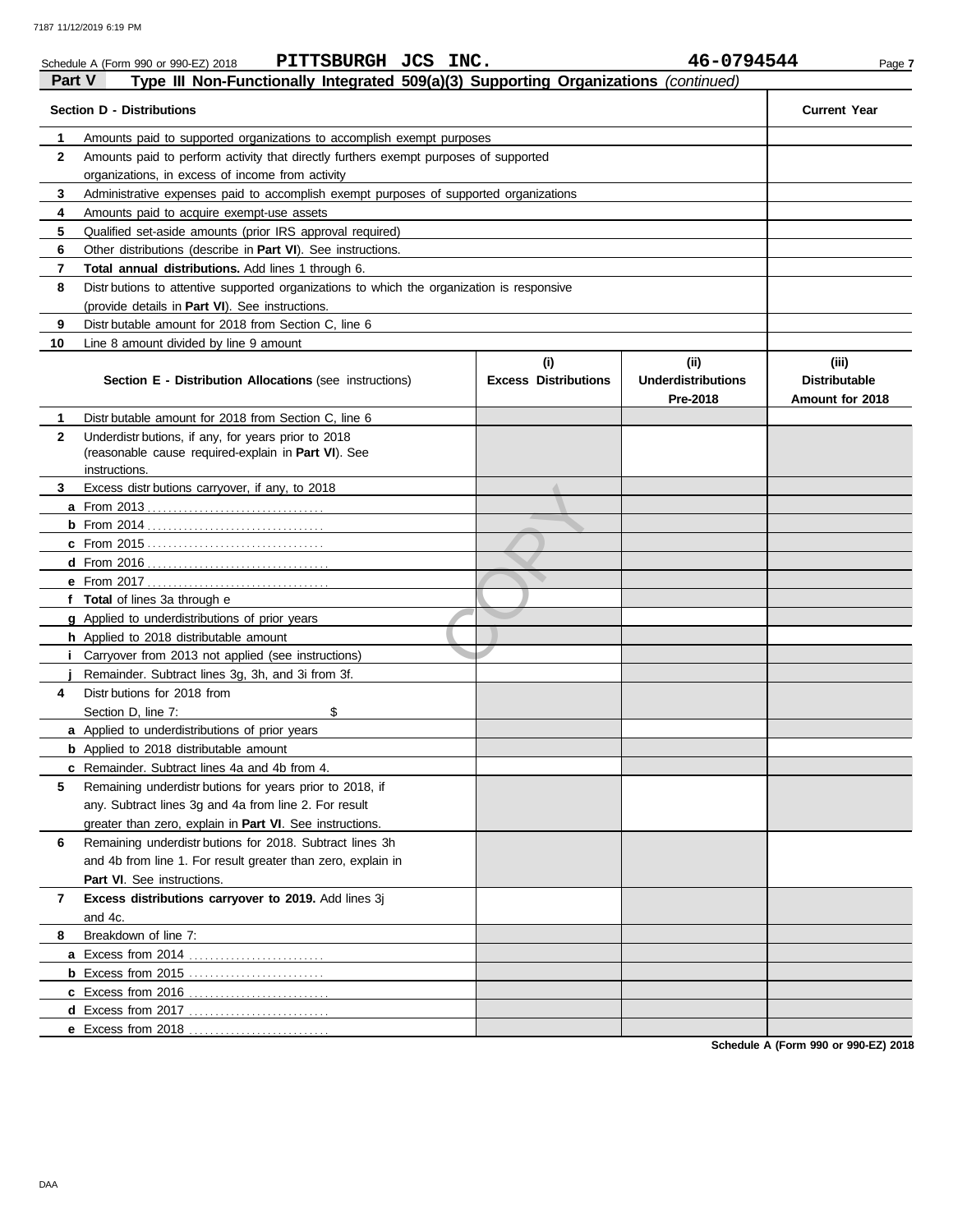|         | Schedule A (Form 990 or 990-EZ) 2018 | PITTSBURGH JCS INC. |  |                                                                                                                                                                                                                                                                                                                                                                                                                                                                                                                                                                                             | 46-0794544 | Page 8 |
|---------|--------------------------------------|---------------------|--|---------------------------------------------------------------------------------------------------------------------------------------------------------------------------------------------------------------------------------------------------------------------------------------------------------------------------------------------------------------------------------------------------------------------------------------------------------------------------------------------------------------------------------------------------------------------------------------------|------------|--------|
| Part VI |                                      |                     |  | Supplemental Information. Provide the explanations required by Part II, line 10; Part II, line 17a or 17b; Part<br>III, line 12; Part IV, Section A, lines 1, 2, 3b, 3c, 4b, 4c, 5a, 6, 9a, 9b, 9c, 11a, 11b, and 11c; Part IV, Section<br>B, lines 1 and 2; Part IV, Section C, line 1; Part IV, Section D, lines 2 and 3; Part IV, Section E, lines 1c, 2a, 2b,<br>3a, and 3b; Part V, line 1; Part V, Section B, line 1e; Part V, Section D, lines 5, 6, and 8; and Part V, Section E,<br>lines 2, 5, and 6. Also complete this part for any additional information. (See instructions.) |            |        |
|         |                                      |                     |  |                                                                                                                                                                                                                                                                                                                                                                                                                                                                                                                                                                                             |            |        |
|         |                                      |                     |  |                                                                                                                                                                                                                                                                                                                                                                                                                                                                                                                                                                                             |            |        |
|         |                                      |                     |  |                                                                                                                                                                                                                                                                                                                                                                                                                                                                                                                                                                                             |            |        |
|         |                                      |                     |  |                                                                                                                                                                                                                                                                                                                                                                                                                                                                                                                                                                                             |            |        |
|         |                                      |                     |  |                                                                                                                                                                                                                                                                                                                                                                                                                                                                                                                                                                                             |            |        |
|         |                                      |                     |  |                                                                                                                                                                                                                                                                                                                                                                                                                                                                                                                                                                                             |            |        |
|         |                                      |                     |  |                                                                                                                                                                                                                                                                                                                                                                                                                                                                                                                                                                                             |            |        |
|         |                                      |                     |  |                                                                                                                                                                                                                                                                                                                                                                                                                                                                                                                                                                                             |            |        |
|         |                                      |                     |  |                                                                                                                                                                                                                                                                                                                                                                                                                                                                                                                                                                                             |            |        |
|         |                                      |                     |  |                                                                                                                                                                                                                                                                                                                                                                                                                                                                                                                                                                                             |            |        |
|         |                                      |                     |  |                                                                                                                                                                                                                                                                                                                                                                                                                                                                                                                                                                                             |            |        |
|         |                                      |                     |  |                                                                                                                                                                                                                                                                                                                                                                                                                                                                                                                                                                                             |            |        |
|         |                                      |                     |  |                                                                                                                                                                                                                                                                                                                                                                                                                                                                                                                                                                                             |            |        |
|         |                                      |                     |  |                                                                                                                                                                                                                                                                                                                                                                                                                                                                                                                                                                                             |            |        |
|         |                                      |                     |  |                                                                                                                                                                                                                                                                                                                                                                                                                                                                                                                                                                                             |            |        |
|         |                                      |                     |  |                                                                                                                                                                                                                                                                                                                                                                                                                                                                                                                                                                                             |            |        |
|         |                                      |                     |  |                                                                                                                                                                                                                                                                                                                                                                                                                                                                                                                                                                                             |            |        |
|         |                                      |                     |  |                                                                                                                                                                                                                                                                                                                                                                                                                                                                                                                                                                                             |            |        |
|         |                                      |                     |  |                                                                                                                                                                                                                                                                                                                                                                                                                                                                                                                                                                                             |            |        |
|         |                                      |                     |  |                                                                                                                                                                                                                                                                                                                                                                                                                                                                                                                                                                                             |            |        |
|         |                                      |                     |  |                                                                                                                                                                                                                                                                                                                                                                                                                                                                                                                                                                                             |            |        |
|         |                                      |                     |  |                                                                                                                                                                                                                                                                                                                                                                                                                                                                                                                                                                                             |            |        |
|         |                                      |                     |  |                                                                                                                                                                                                                                                                                                                                                                                                                                                                                                                                                                                             |            |        |
|         |                                      |                     |  |                                                                                                                                                                                                                                                                                                                                                                                                                                                                                                                                                                                             |            |        |
|         |                                      |                     |  |                                                                                                                                                                                                                                                                                                                                                                                                                                                                                                                                                                                             |            |        |
|         |                                      |                     |  |                                                                                                                                                                                                                                                                                                                                                                                                                                                                                                                                                                                             |            |        |
|         |                                      |                     |  |                                                                                                                                                                                                                                                                                                                                                                                                                                                                                                                                                                                             |            |        |
|         |                                      |                     |  |                                                                                                                                                                                                                                                                                                                                                                                                                                                                                                                                                                                             |            |        |